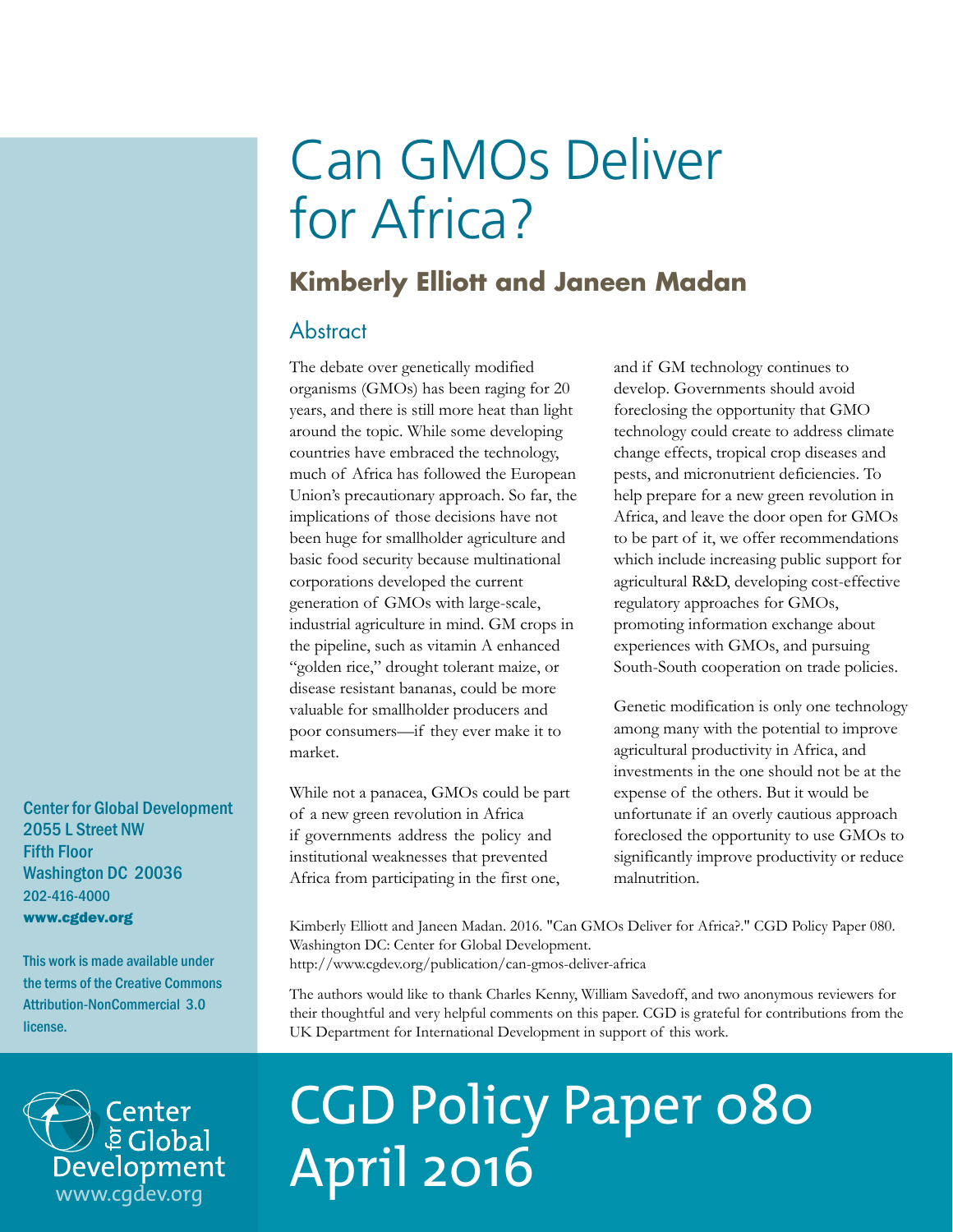## **Contents**

| Can the Next Generation of GMOs Deliver for Developing Countries?  10 |
|-----------------------------------------------------------------------|
|                                                                       |
|                                                                       |
|                                                                       |
|                                                                       |
|                                                                       |
|                                                                       |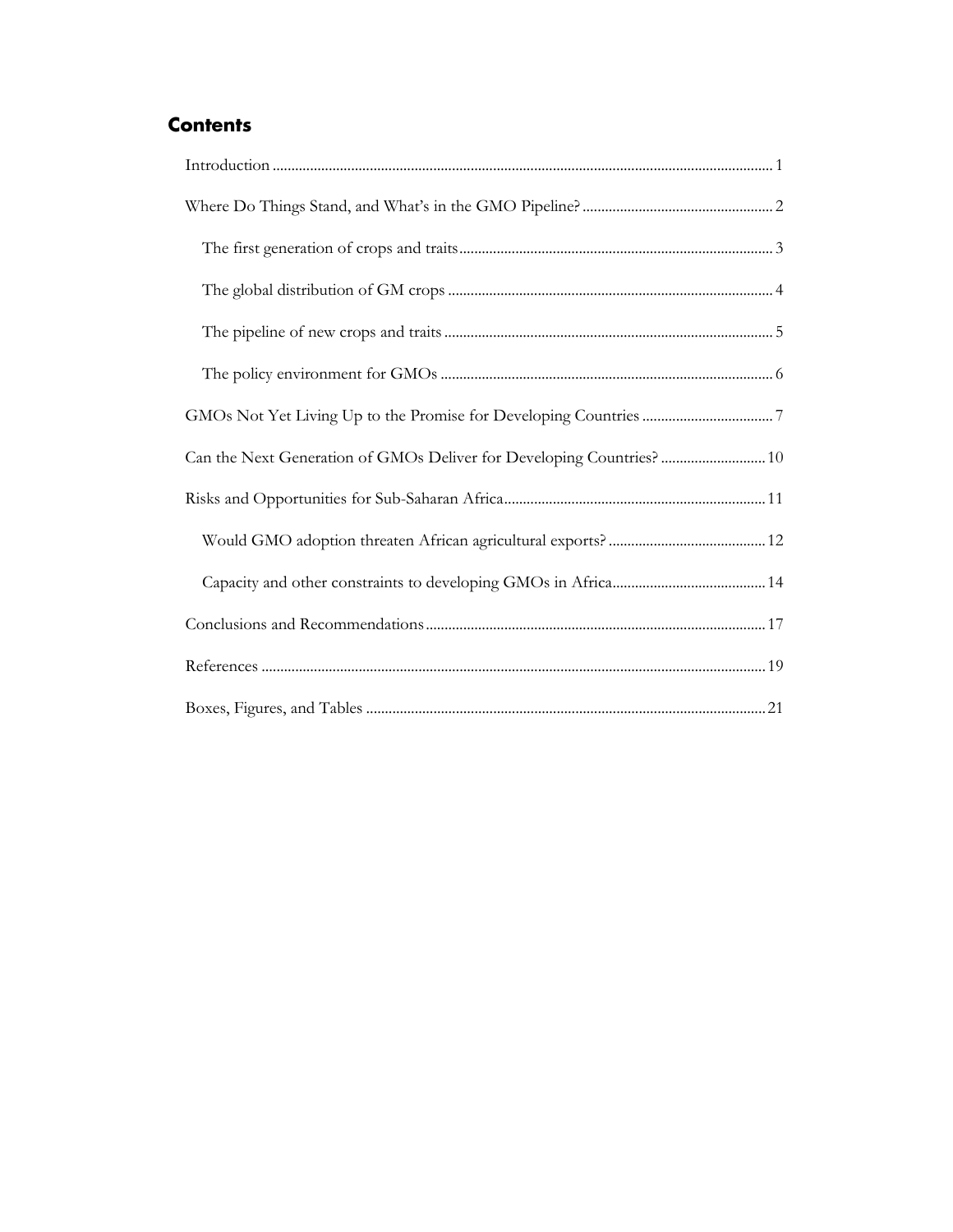### <span id="page-2-0"></span>**Introduction**

 $\overline{a}$ 

The debate over genetically modified organisms (GMOs) has been raging for twenty years and there is still more heat than light around the topic. While some developing countries have embraced the technology, much of Africa followed the European Union's precautionary approach. Up to now, the implications of those decisions for smallholder agriculture and basic food security have not been huge because multinational corporations developed the current generation of GMOs with large-scale, industrial agriculture in mind. The major GM crops—herbicide tolerant or insect resistant varieties of soybeans and maize—are used mainly for livestock feed and biofuels, and grown primarily in a handful of countries in North and South America that are major commodity exporters. Only cotton genetically-modified to resist certain insects has been widely adopted in developing countries, mainly in India and China.

GM crops in the pipeline, such as vitamin A enhanced "golden rice," drought tolerant maize, or disease resistant bananas, could be more valuable for smallholders producers and poor consumers—if they ever make it to market. Even then, many of the agro-ecological and other obstacles that kept Sub-Saharan Africa from participating in the first green revolution would have to be overcome, including weak infrastructure and poorly functioning markets (for both inputs and outputs). And, despite the increased attention to agriculture since the 2007-2008 price spikes, many countries are still underinvesting in research, development, and dissemination of technologies that could improve productivity.

Thus, fixing the policy and institutional weaknesses that reduce incentives to invest in agriculture should be the top priority in Africa. But many governments there are also taking a highly precautionary approach to GMOs, in part because the European Union is a major export market and strictly regulates the importation of GM products. The costs of following the EU approach could grow substantially if it blocks the opportunity to use GMOs in the future to address serious challenges prevalent across the continent, including the effects of climate change, tropical crop diseases and pests, and micronutrient deficiencies.

This paper surveys the current status of GM crops and where the technology is heading.[1](#page-2-1) It then analyzes how the currently dominant crops and traits have not delivered as hoped for developing country farmers and consumers, while technologies under development could be more beneficial. It then turns to an examination of the constraints to exploiting agricultural biotechnology for development in Africa. An update of Paarlberg's (2006) analysis of the commercial risks to African adoption of GM crops confirms that it is small. Institutional and policy weaknesses are serious, however. We conclude with recommendations that would

<span id="page-2-1"></span><sup>&</sup>lt;sup>1</sup> This research is in the spirit of an earlier project funded by the UK Department for International Development that concluded that it is not appropriate to make broad, general statements such as whether "GM is a good or bad thing for the developing world," because it depends on the political, economic, and policy context (IDS 2003).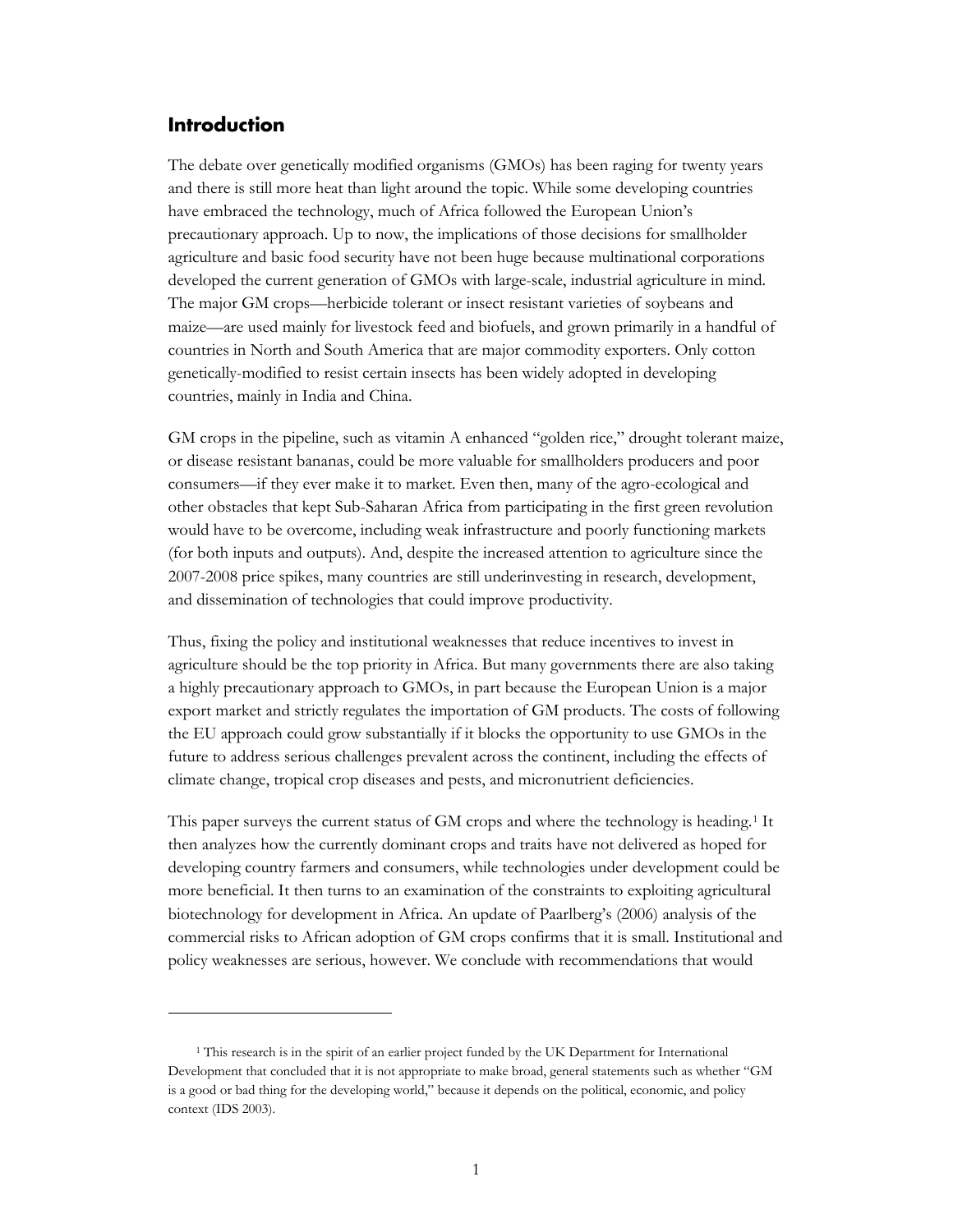help African governments keep their options open and allow them to take advantage of a breakthrough technology that could help raise farmer productivity or tackle undernutrition.

## <span id="page-3-0"></span>**Where Do Things Stand, and What's in the GMO Pipeline?**

Flavr Savr, a tomato variety genetically modified to slow down ripening and preserve flavor, became the world's first commercially available GMO when the United States approved it for cultivation in 1994. Since then the GMO pipeline has expanded to include different traits introduced into a range of crops grown in 28 developed and developing countries. But just four crops—soybeans, maize, cotton, and rapeseed—and two traits—herbicide tolerance and insect resistance—dominate the GMO landscape today (James 2014). While new varieties of those crops and traits remain prominent in the pipeline of products under development, a number of new crops and traits that might be more valuable for developing countries appear at various stages of development.

Scientists use a wide variety of techniques to produce improved crop varieties, all of which in some sense involve genetic modification.[2](#page-3-1) To date, the most controversial technique has been transgenesis, which involves inserting a gene from one species into another with the goal of introducing a desirable trait. Agricultural researchers use transgenesis and other genetic engineering techniques because they can be faster than conventional breeding. Transgenesis is also more targeted than other techniques, such as mutagenesis, which scrambles an organism's own genes in the search for helpful mutations. Newer genome editing techniques, such as CRISPR, could be faster and cheaper yet (Travis 2015). And, perhaps, these gene editing techniques will trigger less controversy if they can be used to produce allergy-free peanuts or save the Cavendish banana from disease, and because they do not involve the introduction of foreign DNA (Reardon 2016). There is some indication that US and EU authorities may not regulate GE foods using the CRISPR technique as GMOs for that reason.[3](#page-3-2) Most of the commercially available GM crops today are the result of transgenesis, which is what we mean when we refer to GMOs or GM crops.

There is a broad scientific consensus that well-regulated GMOs are not riskier than conventionally bred crops and are safe to eat (Ronald 2011, p. 12; Key et al. 2008). It is impossible to prove a negative, however, and many people remain concerned, particularly about unintended environmental consequences.[4](#page-3-3) The European Union maintains tight

 $\overline{a}$ 

<span id="page-3-1"></span><sup>2</sup> Nathaneal Johnson dissects how "It's Practically Impossible to Define 'GMOs'" on The Grist blog (December 21, 2015), last accessed March 6, 2016 a[t http://bit.ly/1Ika6Fp.](http://bit.ly/1Ika6Fp)

<span id="page-3-2"></span><sup>3</sup> See Adele Peters, "CRISPR Is Going To Revolutionize Our Food System—And Start A New War Over GMOs," *Fast Company*, March 15, 2016, accessed March 18, 2016 at [http://bit.ly/1pJ66Gc.](http://bit.ly/1pJ66Gc)

<span id="page-3-3"></span><sup>4</sup> It is difficult to know how deep the concern really is. Food writer Tamar Haspel noted in a *Washington Post*  column that, when asked if they wanted GMOs labeled, polls frequently show that 80 to 90 percent or more say yes. Yet, when asked an open question about what information they would like to see on food labels, only 7 percent said GMOs. The Haspel column is here <http://wapo.st/1nvV8D4> and the 2013 Rutgers report showing small numbers volunteering GMOs as something they want to see on labels is here [http://bit.ly/1Im62AM,](http://bit.ly/1Im62AM) both accessed March 29, 2016.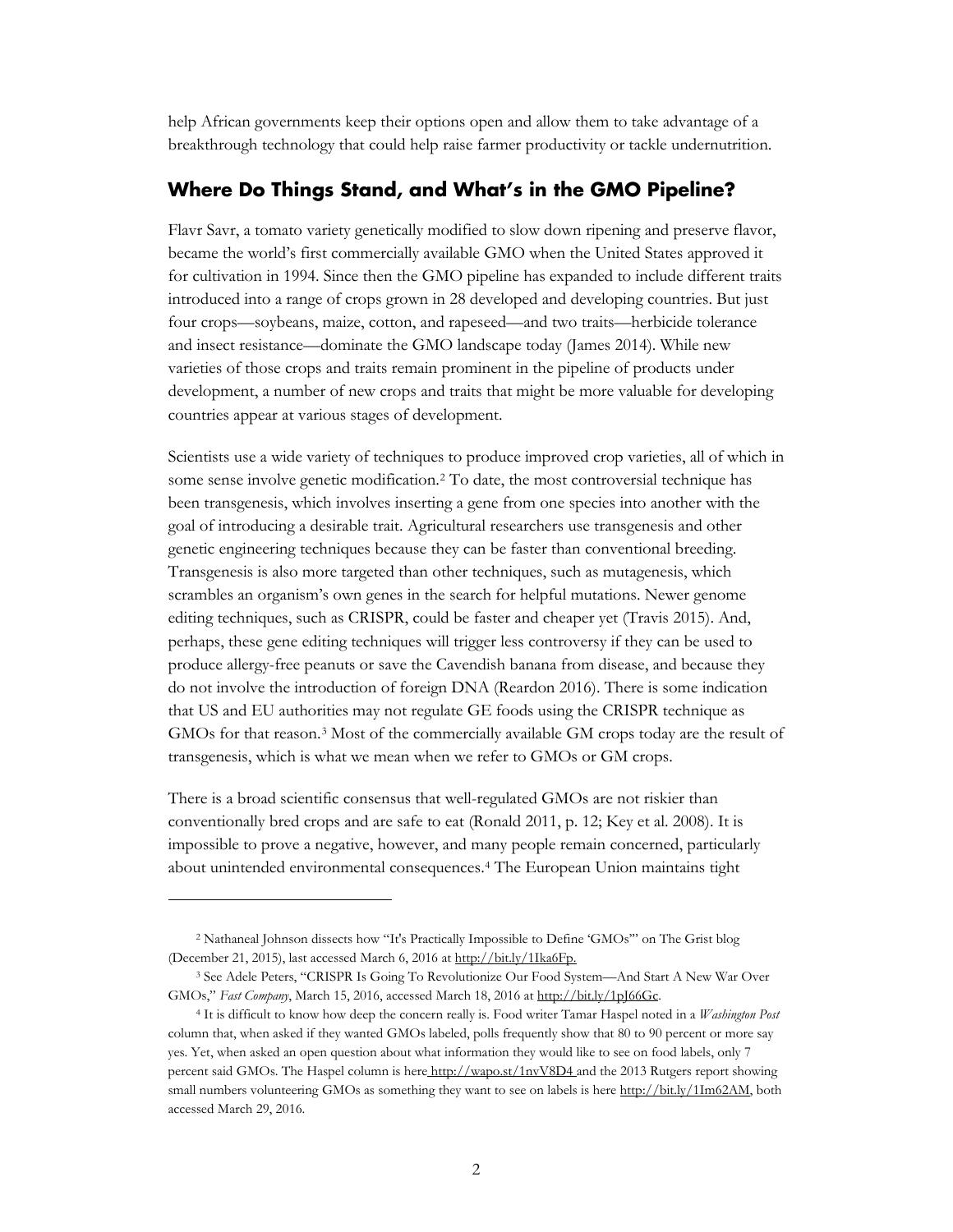controls on GMOs, despite two reviews of EU-funded research that covered "more than 130 research projects, covering a period of more than 25 years of research, and involving more than 500 independent research groups" that concluded that "biotechnology, and in particular GMOs, are not *per se* more risky than e.g. conventional plant breeding technologies" (EU Commission 2010, p. 16). There are growing concerns that the way farmers *use* GMOs could pose environmental risks, including from increased pest resistance as discussed below. Though scientists argue, again, that the risks are not greater than with conventional crops in a large, commercial agriculture setting (van Montagu 2010, p. 21-22). There also needs to be special scrutiny of, and perhaps restrictions on, GM varieties that will be planted in areas where wild relatives are present if contamination is possible. Finally, more post-release analysis of GMO use and consumption could help to identify any previously undetected effects before they become a major health or environmental problem.

#### <span id="page-4-0"></span>**The first generation of crops and traits**

 $\overline{a}$ 

The current generation of GM crops is the product of private sector investments in technologies for industrial agriculture, with American farmers as first adopters. Herbicide tolerant (HT) crops have been engineered to tolerate the active ingredients in less toxic, broad spectrum herbicides, such as Monsanto's RoundUp (the brand name for glyphosate).[5](#page-4-1) Insect resistant (IR) varieties are engineered using genes from a soil bacterium, Bacillus thuringiensis (Bt), which produces a protein that is toxic to certain insects.[6](#page-4-2) These GM crops are not inherently higher yielding. But they do increase yield in areas where farmers face pest pressures and lack access to alternative means of weed or insect control.

US authorities approved Monsanto's RoundUp Ready soybean seeds for commercial cultivation in 1996. Today, RoundUp Ready and other HT varieties are available for more than ten commodities, and are the most widely adopted GM crops.[7](#page-4-3) In commercial agriculture systems, HT varieties allow farmers to save on labor and other input costs. Glyphosate is relatively less expensive than alternative, narrow-spectrum herbicides, and it allows farmers to manage their land without tilling, which also prevents soil erosion and the release of greenhouse gas emissions. At least initially, farmers did not have to spray as often and the overall use of herbicides dropped. That is now changing because heavy reliance on glyphosate is leading to superweeds that are resistant to its effects.[8](#page-4-4)

The most widely adopted IR crops are Bt maize, mainly for livestock feed and other industrial purposes, and Bt cotton. The IR trait allows farmers to manage pests with lower

<span id="page-4-1"></span><sup>&</sup>lt;sup>5</sup> More on herbicide tolerance and RoundUp Ready crops is here [http://bit.ly/1SkqBzK,](http://bit.ly/1SkqBzK) accessed February 26, 2016.

<span id="page-4-2"></span><sup>6</sup> Bt crops can be bred using a variety of Bt genes to target different types of insects. More information is summarized at [http://bit.ly/1SkrwjI.](http://bit.ly/1SkrwjI)

<sup>7</sup> Data are from ISAAA GM Approval Database at [http://bit.ly/1dUOYp0,](http://bit.ly/1dUOYp0) accessed February 26, 2016.

<span id="page-4-4"></span><span id="page-4-3"></span><sup>8</sup> William Neuman and Andrew Pollack, "Farmers Cope With Roundup-Resistant Weeds," *New York Times*, May 2010, accessed February 26, 2016 at [http://nyti.ms/1SuqB2Q.](http://nyti.ms/1SuqB2Q)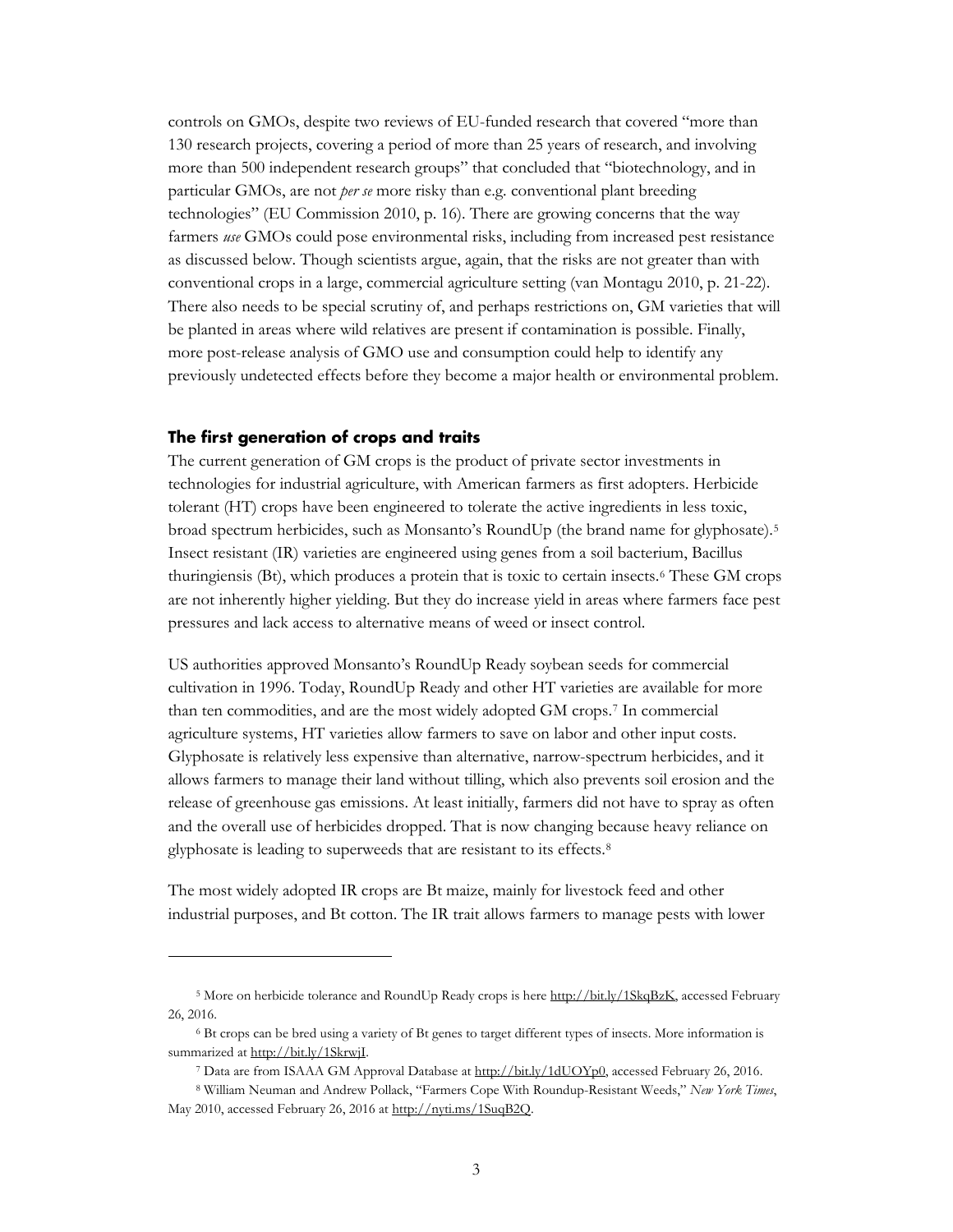chemical use, which again saves on labor and other input costs. US regulations require farmers to plant non-GMO "refuges" around fields planted with Bt crops, so that susceptible insects will survive and breed with any Bt-resistant insects that develop. Despite those precautions, Bt-resistant pests are emerging in some areas.<sup>[9](#page-5-1)</sup>

Increasingly, seed companies are selling varieties with "stacked traits," where genetic engineering allows for two or more desirable traits to be combined.<sup>[10](#page-5-2)</sup> Seeds with both HT and IR traits are the most common stacked varieties, especially in maize, cotton, and soybeans. These stacked traits are most prevalent in the United States, where they were grown on over 60 percent of the total GM crop area in 2014 (James 2014, p. 200). They have also been adopted by farmers in Brazil, Canada, China, and India.

HT varieties account for just under 60 percent of the total area planted with GM crops, far ahead of the stacked trait and insect resistant varieties that make up the balance (figure 1a). All other traits account for just 0.1 percent of the total area planted to GM crops. HT varieties have consistently been the most popular among farmers since GM crops were commercialized in the mid-1990s. Stacked trait varieties overtook crops with just the IR trait in 2006 (James 2014, p. 199). Soybeans and maize are the dominant GM crops, accounting for 80 percent of the total. Cotton and canola (also known as rapeseed) account for most of the rest (figure 1b). Most of the GM soybeans grown globally now have an HT trait (James 2014, p. 194).

#### <span id="page-5-0"></span>**The global distribution of GM crops**

 $\overline{a}$ 

The global land area planted to GM crops increased from 1.7 million hectares in 1996 to 182 million hectares in 28 countries in 2014 (James 2014, p. 7). Of these, 10 are high-income and 18 are classified as low and middle income countries (figure 2a). More than 75 percent of the total area of GM crops was cultivated in just three countries, however—the United States, Brazil, and Argentina (figure 2b). So, while the International Service for the Acquisition of Agri-biotech Applications (ISAAA) reports that developing countries recently surpassed developed countries in terms of the land area planted to GM crops, Brazil, India, and China accounted for 82 percent of it.

The ISAAA also reports that nearly 90 percent of GM crop adopters by the mid-2000s were resource poor farmers in developing countries. This is explained, however, by the large number of farmers in India and China who cultivate Bt cotton on small plots of land (Paarlberg 2006, p. 83). And of the developing countries approving commercial cultivation of a GMO, only Burkina Faso is classified as low income.[11](#page-5-3) Across all of Sub-Saharan Africa,

<span id="page-5-1"></span><sup>9</sup> Philip Brasher and Stephen Davies, "Rootworm resistance to Bt maize prompts new EPA requirements," *AgriPulse*, February 18, 2016, accessed February 26, 2016 a[t http://bit.ly/21RIOtA.](http://bit.ly/21RIOtA) 

<sup>&</sup>lt;sup>10</sup> More on gene stacking is here [http://bit.ly/1VRSC7r,](http://bit.ly/1VRSC7r) accessed February 26, 2016.

<span id="page-5-3"></span><span id="page-5-2"></span><sup>11</sup> Under the World Bank's most recent classification for 2016, Bangladesh, which has approved Bt eggplant cultivation, is now categorized as a lower middle income country.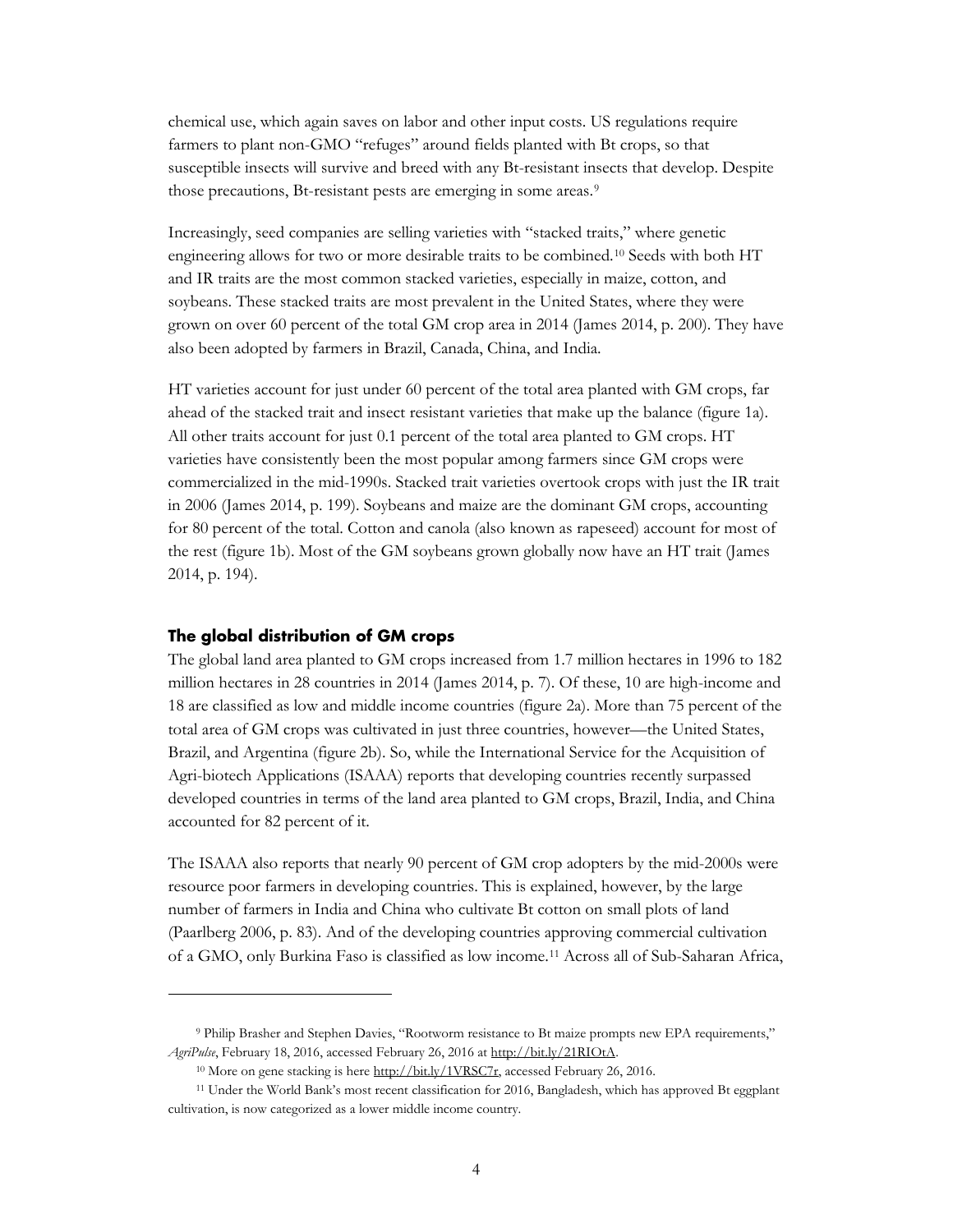only two other countries—South Africa, and Sudan—allow the cultivation of GM crops. All three African countries cultivate Bt cotton, while South Africa also grows GM varieties of maize and soybeans. Together these three countries account for less than 2 percent of the total global area planted to GM crops. The story is much different in Latin America, where nine countries in addition to Brazil and Argentina are growing GM crops.

Where governments allow GM crops, adoption rates are often quite high. In the United States, more than 90 percent of the maize, cotton, and soybean acreage is planted with biotech varieties, while in Brazil it is more than 90 percent of soybeans and winter maize, and almost two-thirds of cotton (James 2014, p.16, 33). Globally, 82 percent of soybean acres and 68 percent of cotton acres are planted with GM varieties, with adoption rates over 90 percent for cotton in India and China (James 2014, pp. 54, 77, 203).

In sum, the first generation of GM technology has been dominated by two traits and four main crops. Moreover, two of these crops (maize and soybeans) are mostly grown in North and South America for livestock feed and biofuels. While regulators have approved a handful of food crops for cultivation, few farmers have adopted them because of fears that a negative consumer response (including by food companies) would leave them without a market. In addition, the HT trait is better suited to industrial agricultural systems, where farmers have ready access to affordable chemical inputs. Thus far, only Bt cotton, which replaces the need for chemical inputs, has been widely adopted by smallholder producers in developing countries.

#### <span id="page-6-0"></span>**The pipeline of new crops and traits**

 $\overline{a}$ 

Although HT and IR traits in maize and soybeans remain prominent, there are a number of other crops and traits in the research pipeline with greater potential to address pressing agricultural challenges in developing countries. Figure 3 shows the distribution of GMOs by trait and stage of development as of 2014 (Parisi et al. 2016).[12](#page-6-1) Close to 80 percent of all GM varieties at the commercial and pre-commercial stages are for HT and IR varieties, including where the two traits are stacked in a single plant. But that falls to around 40 percent at the regulatory and advanced R&D stages.

Other traits under development are more relevant for farmers in developing countries and have the potential to raise yields and improve food security in the face of climate change. Traits at various stages of development include drought resistance (abiotic stress tolerance), disease resistance, increased yield, and bio-fortified varieties to address undernutrition (modified product quality). And while these traits collectively only account for a fifth of total GM varieties at the commercial and pre-commercial stages, they comprise a growing share at the regulatory and advanced R&D stages. Over 30 percent of GMOs at the regulatory stage

<span id="page-6-1"></span><sup>12</sup> The source calls these "events," which the authors define as a unique DNA recombination in a plant cell that is then used to generate a transgenic plant. Each plant line derived from a transgenic event is considered a GMO.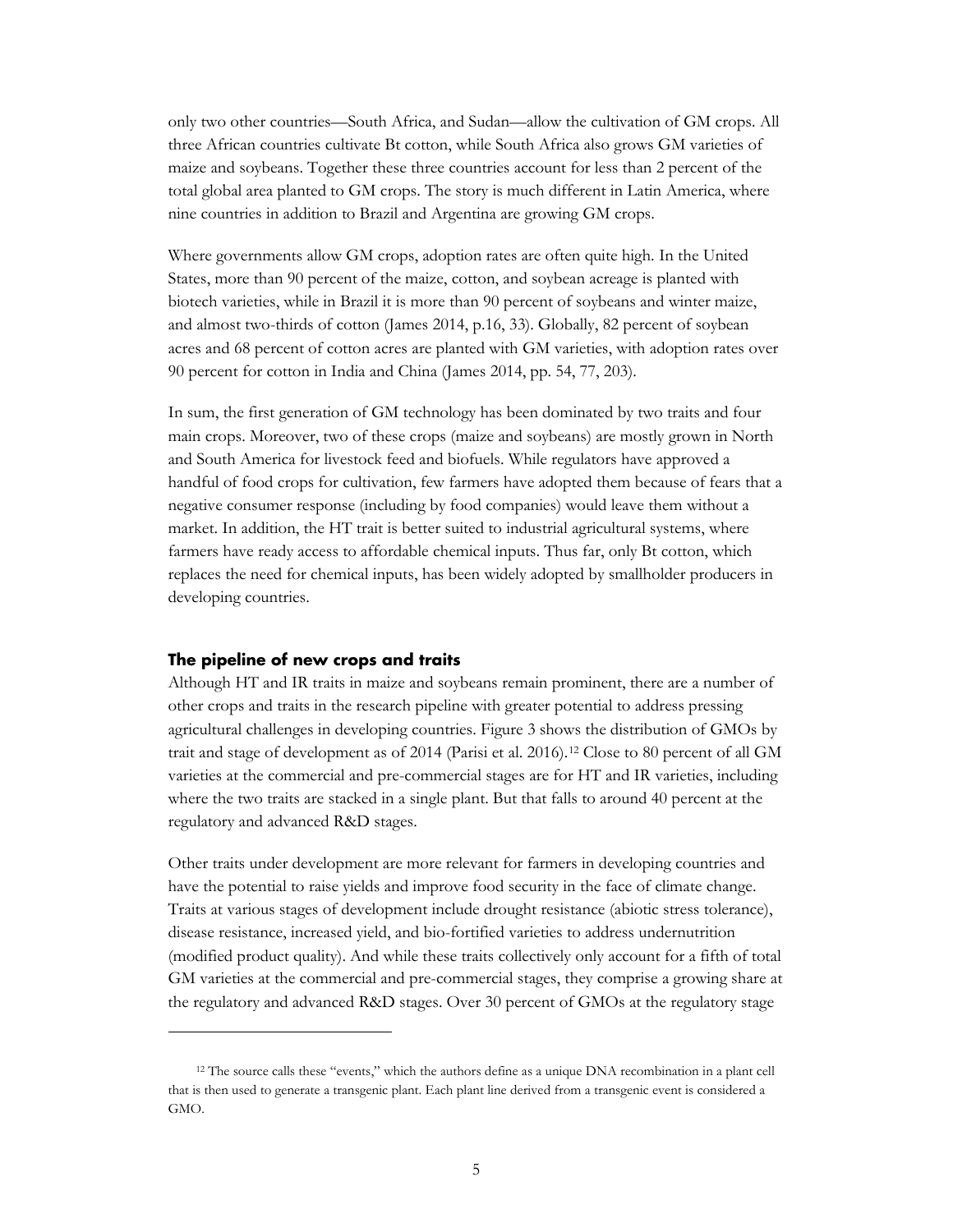were for varieties with improved product quality, such as micronutrient fortification. And as figure 3 depicts, GM varieties at the advanced R&D stage are more evenly distributed across the different traits.

In addition to new traits, a broader range of crops are also under development. Figure 4 shows the total number of potential products by crop and development stage. Through 2014, soybeans, cotton, maize, and canola dominated at the commercial and pre-commercial stages.[13](#page-7-1) Notably, there are an additional 12 potential soybean varieties at the advanced R&D stage. But there is a handful of different crops in the pipeline, including several potato and rice varieties at the regulatory and advanced R&D stages. In addition, as of 2014, field trials were ongoing in 7 African countries on a range of staple crops, including maize, wheat, sorghum, bananas, cassava, and sweet potato.[14](#page-7-2) Figure 4 also shows that a number of varieties of fruits and vegetables (namely tomato, papaya, eggplant, and squash) are still in the early regulatory and R&D stages. Overall however, there are fewer efforts to develop GM fruits and vegetables, compared to the dominant staple and cash crops.

To reiterate, HT and IR varieties of maize, soybeans, cotton, and canola in a handful of countries dominate the GMO landscape. New crops with the potential to address some of the key agricultural challenges in Sub-Saharan Africa are under development. And an increasing number of low and middle income countries are approving commercial cultivation of GM crops. As the research pipeline expands to include new crops and new traits developed through partnerships between private and public sector actors, dissemination and adoption will depend on developing countries having robust policies in place to approve and safely regulate GMOs.

#### <span id="page-7-0"></span>**The policy environment for GMOs**

There are broadly speaking two approaches to regulating GMOs. The European Union follows the precautionary principle and tightly regulates GMOs, including imports. The United States accepts GMOs as being generally as safe as their conventional counterparts, and that leads to a lighter regulatory touch. Policies across Sub-Saharan Africa have been highly influenced by the European Union's precautionary approach, while most of Latin America has followed the more open US approach (Paarlberg 2013). Other emerging countries are taking generally cautious approaches, but with significant variation (see box 1).

Under the European Union's precautionary approach, regulators can withhold approval for new GM varieties based on the possibility of harm if there is no clear evidence of safety. The

<span id="page-7-1"></span><sup>&</sup>lt;sup>13</sup> The study authors define commercial stage as "currently being cultivated and commercialized in at least one country; pre-commercial stage is defined as "authorized for cultivation in at least one country worldwide but not yet marketed (commercialization depends on the developer's decision)".

<span id="page-7-2"></span><sup>14</sup> The 7 countries are Cameroon, Egypt, Ghana, Kenya, Malawi, Nigeria, and Uganda. See James 2014, p. 11.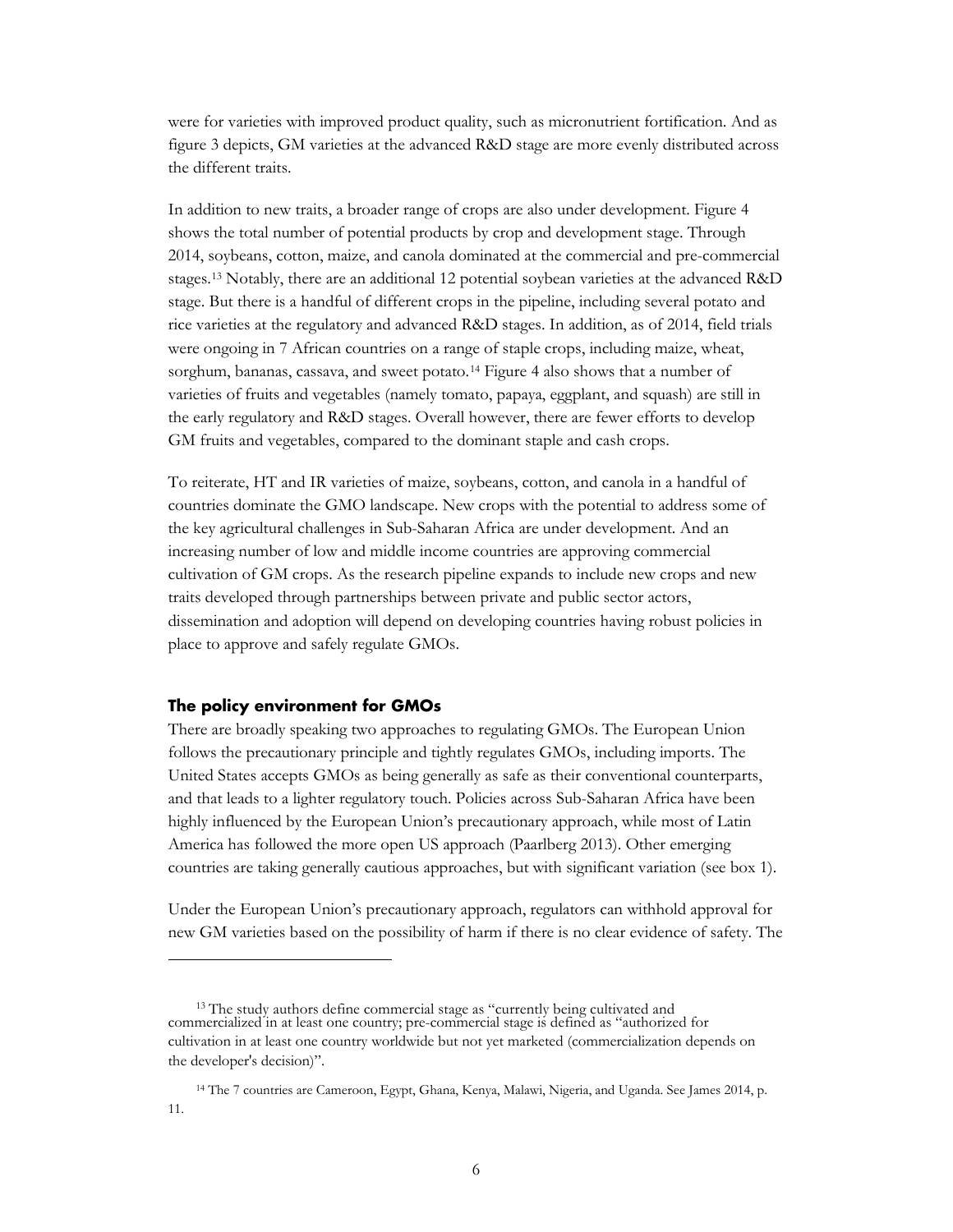European Union does not start from the premise that GM products are essentially the same as non-GM products, and it regulates the cultivation and consumption of GM products separately. By contrast, the United States regulates GM crops and derivative products using the same agencies and laws governing conventional crops and products (ibid., pp. 207-208). US regulators focus on the attributes of the final product and whether genetic modification could be the source of any new toxic substances or allergens in consumption of the product, or environmental risks from cultivating it.

In addition to the European Union's policies, there are two other major influences driving the risk-averse regulatory approach of many Sub-Saharan African countries (Chambers et al. 2014, pp. 42-45). The first is the Cartagena Protocol on Biodiversity, which endorses the precautionary approach and has been adopted by 170 countries.[15](#page-8-1) In relation to trade, it states that countries exporting GMOs for food and feed use must notify importing countries that products "may contain living GMOs." The second is the African Union Model Law on Safety in Biotechnology (formerly the African Model Law on Safety in Biotechnology), which is designed to shape biosafety legislation across the continent. It underscores the precautionary principle and calls for regional harmonization of policies on imports, exports, and marketing (Chambers et al. 2014, p. 45).

Influenced by these policies in the early 2000s, several Sub-Saharan African countries imposed bans on GMOs, including cultivation and imports for food, feed, and industrial use. At one extreme, countries like Zambia imposed bans even for food aid. Others, such as Malawi and Tanzania, made exceptions for imports of GM grains that had been milled.[16](#page-8-2) As of early 2016, with the exception of Angola and Kenya, these bans have been lifted. In some countries like Ethiopia and Ghana where cotton, soybean meal, and soybean oil are imported from the large GM producing countries (United States, Argentina, and Brazil), shipments that may contain GMOs remain unregulated.<sup>[17](#page-8-3)</sup>

## <span id="page-8-0"></span>**GMOs Not Yet Living Up to the Promise for Developing Countries**

GMO proponents focus on the need to substantially increase the quantity and quality of food available to the poor (for example, Paarlberg 2006; Federoff 2015; Chambers et al. 2014). Doing that sustainably, in the words of one plant scientist, means that "increased food production must largely take place on the same land area while using less water" (Ronald 2011, p. 11). And this will have to happen in the face of more frequent extreme

<span id="page-8-1"></span><sup>&</sup>lt;sup>15</sup> More information on the protocol is at  $\frac{http://bit.lv/1qf2Z9e}{http://bit.lv/1qf2Z9e}$  and the full text of the agreement is here [http://bit.ly/1MQvrmK,](http://bit.ly/1MQvrmK) accessed February 26, 2016.

<sup>16</sup> For a more detailed summary of bans imposed by African countries, see Chambers et al. 2014, p. 60.

<span id="page-8-3"></span><span id="page-8-2"></span><sup>17</sup> USDA Agricultural Biotechnology Annual Reports for 2015 for Ethiopia and Ghana are available at <http://1.usa.gov/1Sksfl2> an[d http://1.usa.gov/1UAbsRf.](http://1.usa.gov/1UAbsRf)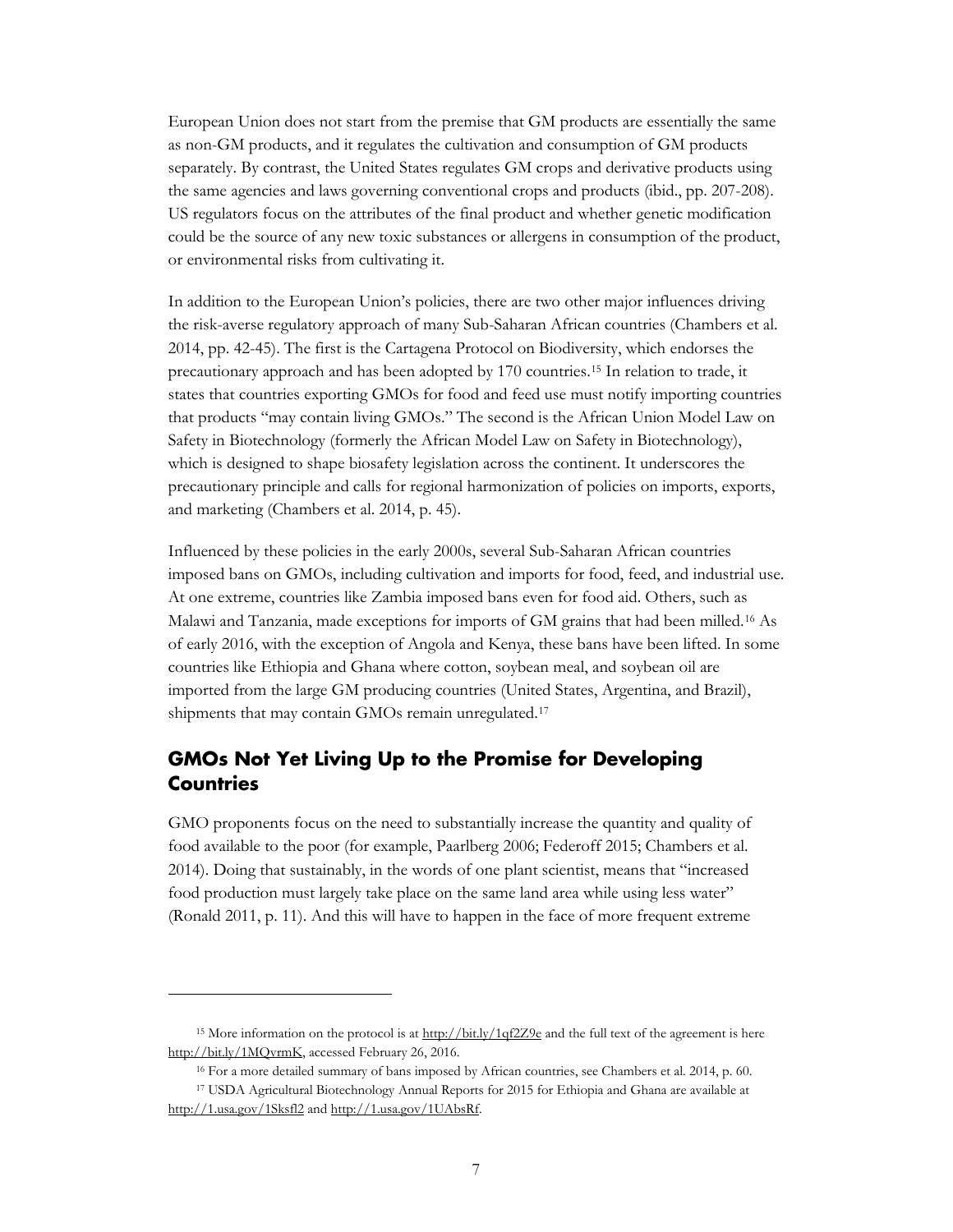weather events due to climate change. So yields have to increase, and crops need to be more resilient in the face of environmental stresses.

Technology is clearly an important part of the answer, but how important are GMOs? The current generation of GM crops—dominated by two traits and just four crops—is not making a major contribution to global food security or poverty alleviation among smallholder producers, especially in Africa. Given the experience in India and China, we could probably expect more African producers to plant Bt cotton if their governments permitted it. But the limited range of the current selection of crops and traits is an important factor limiting the reach of commercially available GMOs.[18](#page-9-0) There are also growing questions about the environmental effects of the currently available varieties, especially the increased use of herbicides with HT crops.

In assessing the impact of this set of GM technologies, it is important to note that any yield gains are explained by reduced crop losses due to pests, not because the seeds themselves are higher-yielding than conventional seeds. That is the reason that we would expect to see relatively higher yields from using HT or IR varieties in developing countries and among poorer farmers who have less access to alternative pest controls and pest pressures are high. Most impact studies in developing countries focus on Bt cotton, because that is the most common GMO in commercial cultivation. Those studies find yield increases of 24 percent to 37 percent in China and India, respectively, versus a yield gain of just 10 percent in the United States (Barrows et al. 2014, p. 105).

A metasurvey of studies on the effects of GMOs finds empirical evidence of the benefits to producers, especially from the use of IR varieties (Klumper and Qaim 2014):

- higher yields, particularly in developing countries;
- lower pesticide use, but higher costs overall because of higher seed costs; and
- higher farmer profits because increased yields offset higher costs.

The herbicide-tolerant crops are a more mixed story. According to the same metasurvey (ibid.):

- the average yield gains are less than for IR crops and more variable;
- herbicide use is higher, but glyphosate is less toxic than alternative herbicides; and
- the limited data available show large, but statistically insignificant, effects on farmer profits.

Other studies suggest that the principal gain from HT crops is the reduction in labor required. In developed countries, this is due to the reduced need to till the soil and, in some

<span id="page-9-0"></span><sup>18</sup> GMO maize is mostly yellow maize, used for livestock feed, not the white maize varieties that people typically eat (James 2014, p. 198).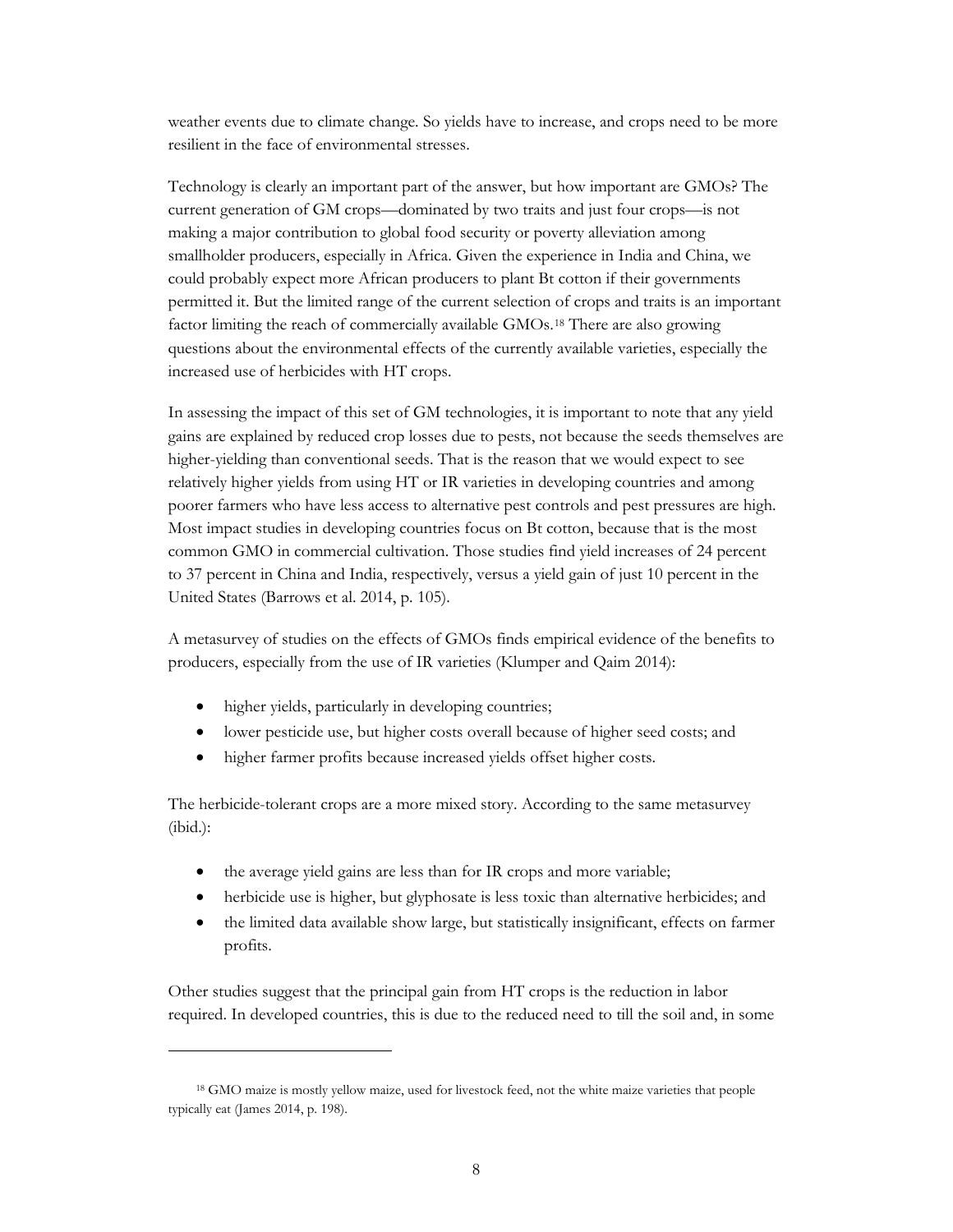cases, fewer applications of herbicides. In developing countries with less access to chemical controls, farmers spend fewer hours weeding (Thompson 2015, pp. 306-307). But these crops require farmers to buy both improved seeds and herbicide, which may be out of reach for many poorer farmers with limited access to inputs. And for those farmers who can afford to use HT varieties, the fact that the technology reduces the need for labor in very poor rural areas is not necessarily a benefit.

Among the other potential benefits of GM crops are improvements in human health and the environmental impact of agriculture (Barrows et al. 2014, pp. 107-113). When these crops improve yields, they are land-saving, which is a benefit from the perspective of climate change mitigation. The lower pesticide use with IR crops is associated with fewer farmer chemical poisonings and more biodiversity in affected fields. Impact studies have found reductions in pesticide use with Bt cotton of up to two-thirds in China and around one-third in the United States and South Africa (ibid., p. 109). And HT seeds allow farmers to use no till management practices, which contributes to better soil quality, less runoff, and fewer carbon emissions.

These environmental and health benefits are at risk, however, because of growing pest resistance. Pest resistance is also a problem with conventional crops, but it seems to be accelerating with the use of HT and IR GMOs (Barrows et al. 2014, p. 108). In particular, the near exclusive reliance by farmers on glyphosate in conjunction with HT crop varieties is contributing to the emergence of superweeds that are resistant to the chemical.[19](#page-10-0) Far from reducing the need for chemicals, adoption of HT crops led to a *15-fold* increase in the use of glyphosate in the United States, and, after an initial decline, a rebound in overall herbicide use on soybeans (Benbrook 2016). Glyphosate is less toxic than other herbicides, but a World Health Organization agency labeled it as probably carcinogenic in 2015. And no one really knows what the impact of such a large increase in its use might be on human health.<sup>[20](#page-10-1)</sup> Moreover, as the widespread use of glyphosate is leading to resistance in weeds, farmers are turning back to more toxic chemicals (Benbrook 2012). The US Department of Agriculture (USDA) also reported that soybean farmers in the United States slightly reduced their use of no till practices from 2006 to 2012.[21](#page-10-2) And seed companies are responding by stacking traits, so that newer varieties can tolerate the more toxic chemicals in combination with glyphosate.

Another review of the existing literature on GMOs suggests caution in interpreting the results of the studies showing producer gains in developing countries (Smale et al. 2009, p.

<sup>19</sup> Natasha Gilbert, "A Hard Look at GM Crops," *Nature,* vol. 497, May 2, 2013.

<span id="page-10-1"></span><span id="page-10-0"></span><sup>&</sup>lt;sup>20</sup> A summary of the WHO findings is at http://bit.ly/1m8MEAh, accessed March 10, 2016. After the European Food Safety Authority conducted a review and concluded that the herbicide was "unlikely to pose a carcinogenic hazard to humans," more than 90 scientists published an article in the *Journal of Epidemiology and Community Health* arguing that the EFSA study was flawed, available at [http://bit.ly/1pqlAiq,](http://bit.ly/1pqlAiq) accessed March 10, 2016. Benbrook (2016, pp.11-12) discusses glyphosate's other potential health effects.

<span id="page-10-2"></span><sup>&</sup>lt;sup>21</sup> See the summary of the most recent USDA Agricultural Resource Management Survey for the soybean industry, last accessed March 3, 2016 at [http://1.usa.gov/1p2rnKf.](http://1.usa.gov/1p2rnKf)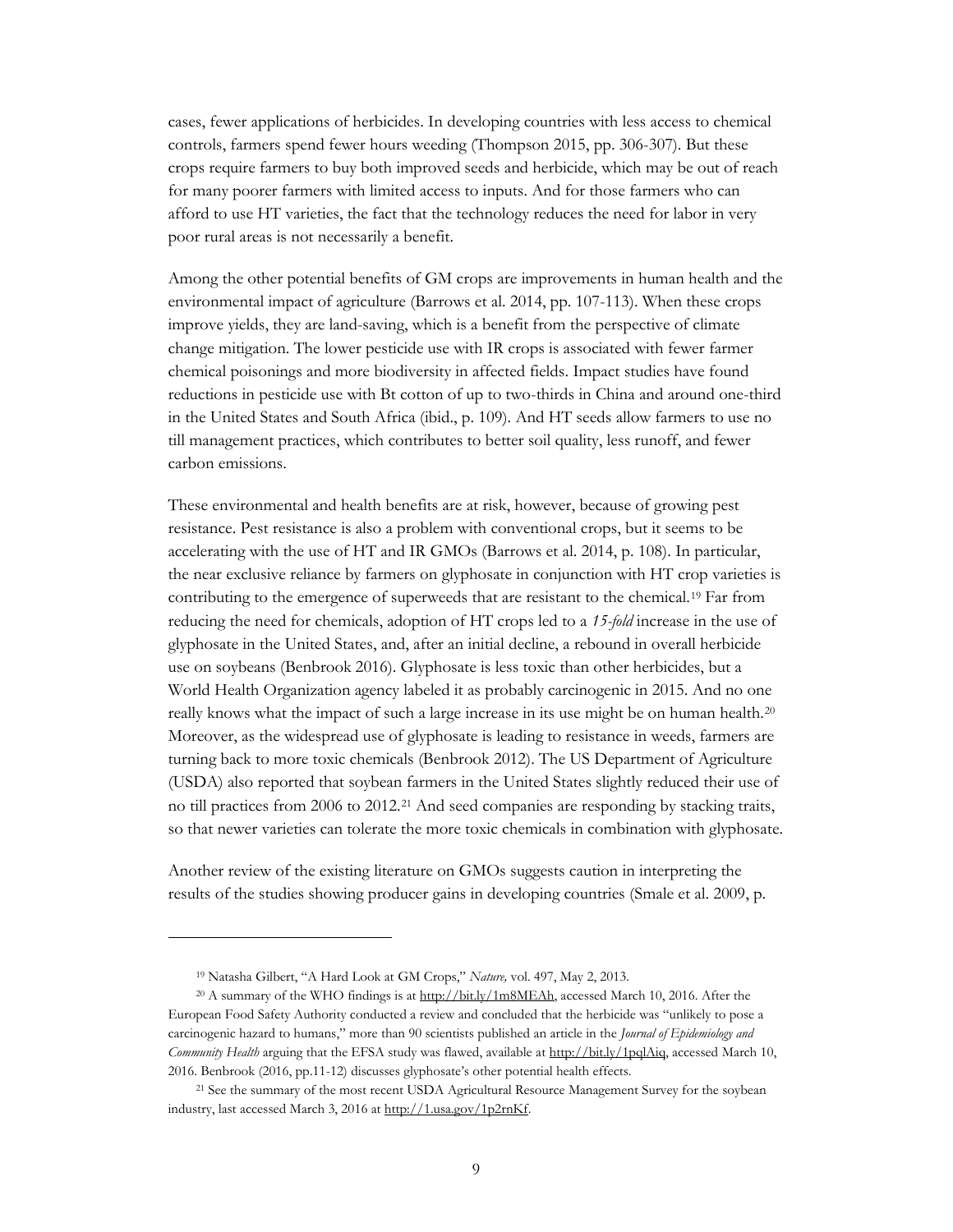80). These authors emphasize that the methodologies used have significant limitations and that the results showing gains *on average* mask significant variation:

The magnitude of the economic advantages varies substantially according to the nature of the cropping season and the geographical location of the study. This would be the case whether or not the seed introduced were transgenic, but the variation is particularly pronounced for IR crops.

The producer gains in developing countries are particularly vulnerable, however (Smale et al. 2009, p. 82). The integrated pest management practices that are needed to keep insect or pest resistant GMOs effective are resource and knowledge intensive, but resistance is growing even among American farmers with access to all kinds of tools and information sources.<sup>[22](#page-11-1)</sup> One of the practices required in the United States, for example, is to plant refuges (areas planted with non Bt crops) around fields with Bt crops to hinder the development of resistance. Poor farmers in developing countries with tiny plots may not have the knowledge or resources to do this. Weak extension services and regulatory institutions in developing countries make this a particular concern (Chambers et al. 2014, p. xviii). Ronald (2013, p. 5) notes that bollworm resistance to Bt in India seems to have been accelerated by the widespread adoption of GM cotton in the absence of such refuges.

## <span id="page-11-0"></span>**Can the Next Generation of GMOs Deliver for Developing Countries?**

Many of the crops and traits that are in the pipeline could be far more valuable for smallholder producers and food insecure consumers in developing countries. Moreover, they are less likely to raise concerns about overuse of chemicals, or the dominance of a few major seed companies wielding intellectual property rights to lock farmers into their products. And a growing number of these crops are getting closer to commercial cultivation in developing countries. For example two years ago, Bangladeshi farmers began planting Bt eggplant, which could improve yields and reduce pesticide use. Monsanto donated the Bt technology, the locally adapted variety was developed by public research institutions (with financial support from USAID), and it is available royalty-free to farmers who will also be able to save and reuse seeds.[23](#page-11-2)

Other researchers are working to develop new traits such as increased tolerance to drought, flooding (submergence), and salinity that would be particularly useful for developing country producers. And the crops under development are not just maize and oilseeds for large, industrial operators, but also rice and sugarcane. Others are working to increase the nutritional value or disease resistance of staples such as cassava, cowpeas, and sweet potatoes. New GM varieties could also bring a range of environmental benefits if scientists

<span id="page-11-2"></span><span id="page-11-1"></span><sup>22</sup> Jacob Bunge, "EPA to Require Seed Companies to Tighten Defense Against Pests in Biotech Corn," *Wall Street Journal,* February 28, 2016, accessed March 9, 2016 a[t http://on.wsj.com/1Vqx13m.](http://on.wsj.com/1Vqx13m) 

<sup>23</sup> More information is at [http://bit.ly/1RIvlP3,](http://bit.ly/1RIvlP3) last accessed March 9, 2016.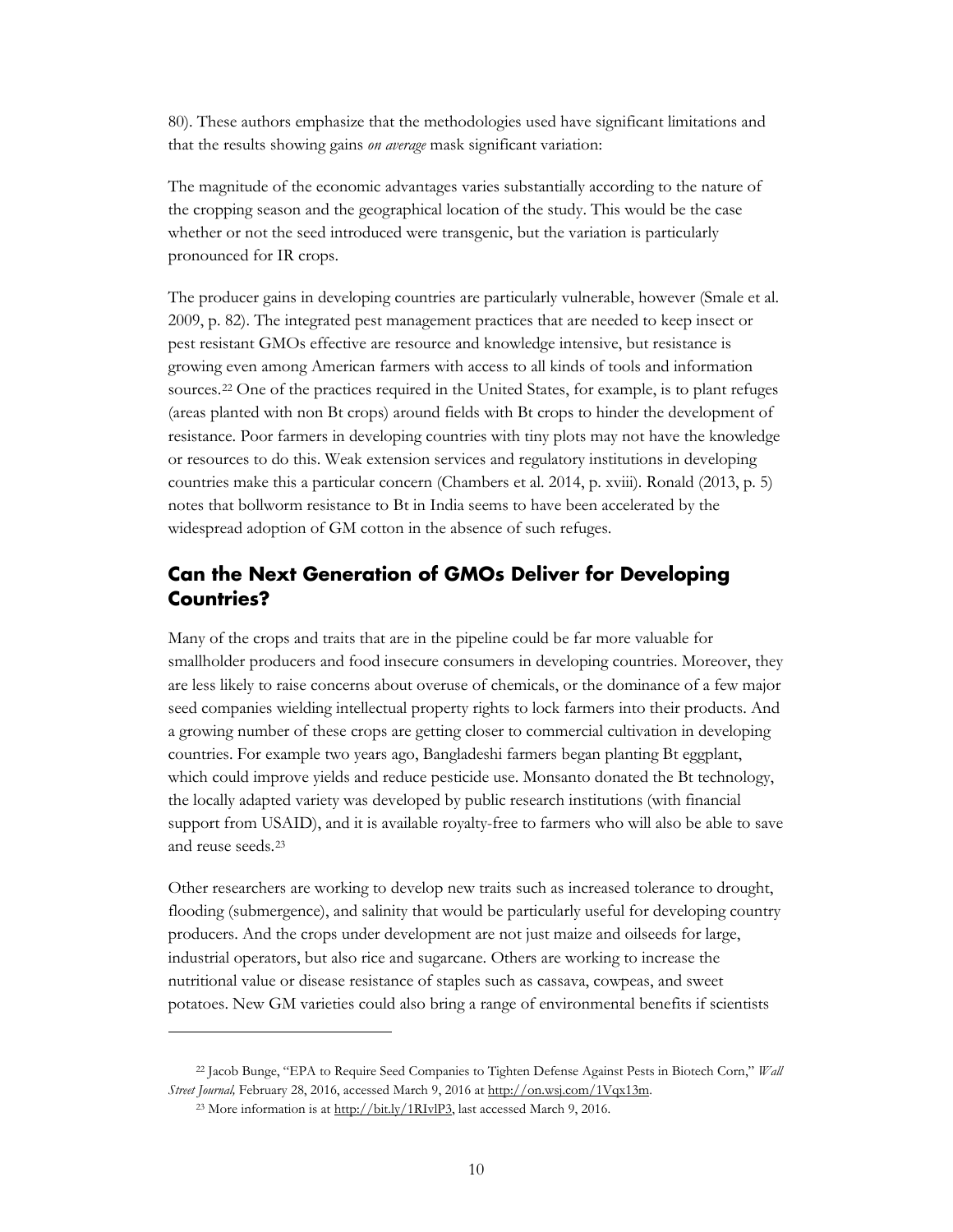succeed in their efforts. One goal is to modify plants to use nitrogen more efficiently, which would improve water quality by reducing runoff and lower GHG emissions. It could also be a boon for smallholder producers that have difficulty affording fertilizer.

But there are substantial technical, political, and economic challenges that still have to be overcome. Many of the varieties under development to address abiotic stresses involve more complex processes than inserting a single new gene to convey insect resistance, for example. Drought tolerance involves a range of genes that have to be manipulated to achieve the desired result (Gilbert 2014, p. 292; Ricroch and Henard-Damave 2015, p. 8). Early results for Monsanto's DroughtGard maize variety so far show relatively modest improvements in yields under water stress and, as of 2014, less than one percent of maize acres were planted with the new seeds in the United States.<sup>[24](#page-12-1)</sup> A report in *Nature* found that conventional breeding techniques are producing faster results in trying to produce maize varieties adapted for Africa that are more drought-tolerant or use nitrogen more efficiently.<sup>[25](#page-12-2)</sup> Finally, when scientists seek to improve a product's characteristics that are useful for consumers but not directly related to productivity, they have to ensure that the new variety has yields that are at least comparable to its conventional counterparts. Otherwise, farmers will not adopt it. One reason that Vitamin A enhanced golden rice has not yet been released commercially is that crop yields have been disappointing (James 2014, p. 221).

Public resistance is a still a problem for GM food products, however. If the technical problems can be overcome, new GM varieties will have to offer more obvious benefits to consumers or the environment to have any chance of countering resistance. And because developing country markets are relatively small and poor, a substantial part of the resources for research and development of these new varieties will have to come from the public sector, donors, and via public-private partnerships. Thus, while a number of GMOs under development could offer significant benefits to developing country producers and consumers, the obstacles to success are large, especially in Africa.

## <span id="page-12-0"></span>**Risks and Opportunities for Sub-Saharan Africa**

Despite progress, Sub-Saharan Africa is lagging behind the rest of the world in reducing hunger and poverty. Most people in Africa still live in rural areas and rely on agriculture for some part of their livelihoods. Moreover, a 2015 World Bank report on global hunger and poverty notes that declines in poverty in Sub-Saharan Africa have been closely correlated with increases in cereal yield (Townsend 2015, p. 7). Agricultural and food products are also a quarter of Sub-Saharan Africa's non-extractive exports. Improving agricultural productivity is critical to the continent's future.

<span id="page-12-2"></span><span id="page-12-1"></span> $\overline{a}$ 

<sup>24</sup> See [http://bit.ly/1O8oHAV,](http://bit.ly/1O8oHAV) last accessed March 3, 2016.

<sup>25</sup> Natasha Gilbert, "Cross-bred crops get fit faster," *Nature,* vol. 513 (September 18, 2014): p. 292.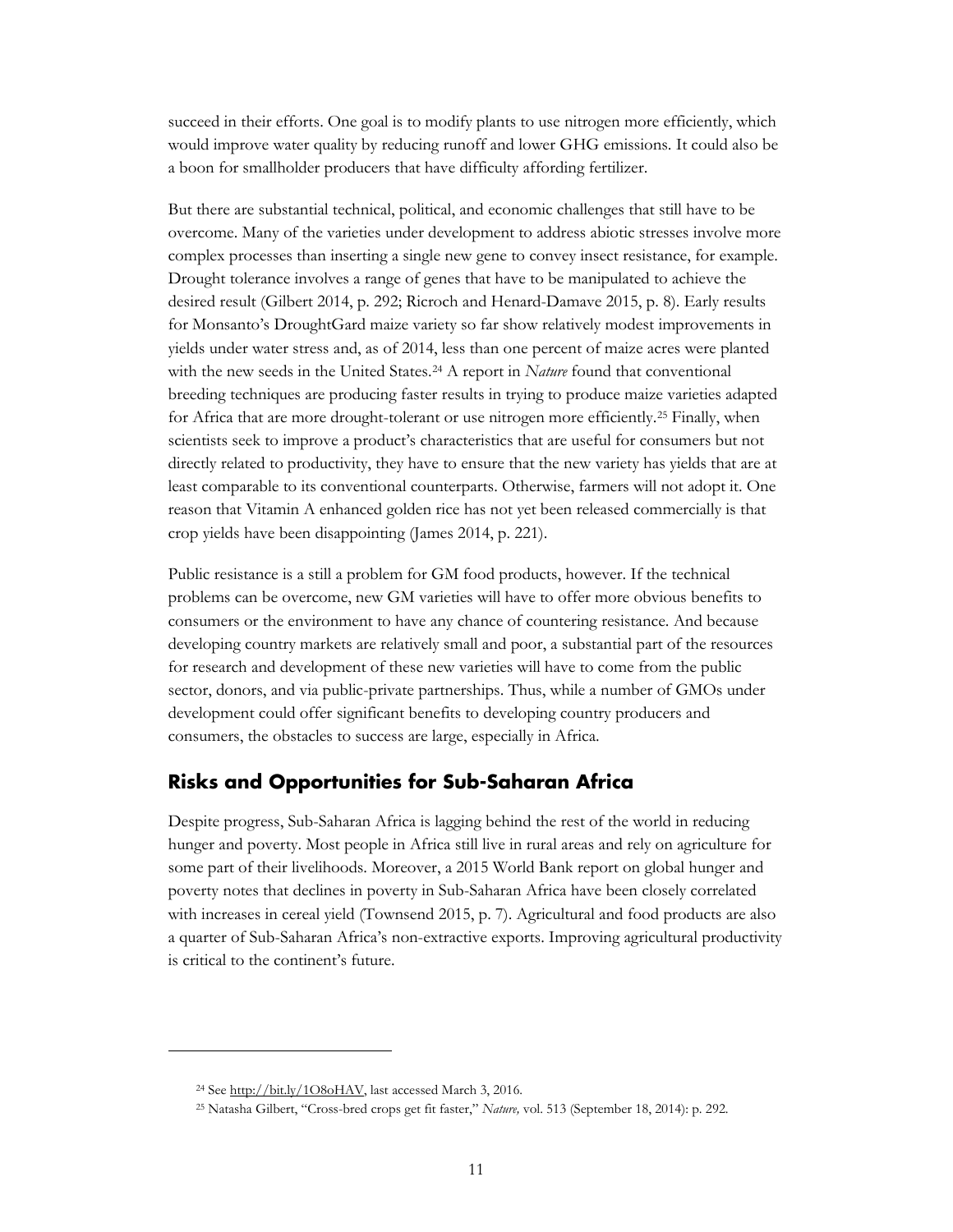Genetic modification could contribute, but there are a number of constraints that Africa will have to overcome.<sup>[26](#page-13-1)</sup> Among the constraints that have deterred African governments from investing in GM technology is a concern about export markets. Even if those concerns can be overcome, there are significant shortfalls in the research, institutional, and regulatory capacity needed to develop and exploit this technology for agriculture in Africa.

#### <span id="page-13-0"></span>**Would GMO adoption threaten African agricultural exports?**

A decade ago, Robert Paarlberg analyzed African trade data to assess whether allowing the cultivation of GMOs was likely to threaten African exports to European and other "GMOsensitive" markets. In 2002, in the midst of a severe drought, Zambia had refused to accept US food aid because it was likely to contain GM maize. Other countries in the region required that maize donations be milled so farmers could not plant it. At the time, the governments cited concerns that GM maize might contaminate local maize supplies and lead the European Union to block exports (Paarlberg 2006, p. 85).

Using highly conservative assumptions about the degree of GMO sensitivity in major African markets, Paarlberg concluded that only Egypt had a "legitimate fear" of export losses as high as 10 percent. For all other countries, he concluded that, even in his worst case scenario, the commercial risks from planting GMO crops would be "vanishingly small" (ibid., p. 89). Smale et al. also find that "many studies demonstrate that in developing economies, [concerns about] potential export losses resulting from the adoption of transgenic crops are unjustified relative to the potential gains from productivity enhancement" (2009, p. 87).

Our update of Paarlberg's analysis confirms that the risks to African exports of adopting the current GM varieties are small. The largest market for African agricultural exports, by far, is still the European Union. But of the top ten destinations for Sub-Saharan African agricultural exports in the aggregate, the European Union is the second slowest growing, ahead of only Japan (table 1). China surpassed the United States as the second largest market for African agricultural exports in 2012, while India is just slightly behind. And exports to the Chinese and Indian markets, along with several others in Southeast Asia, are growing far faster. Taken together, agricultural exports within Sub-Saharan Africa constitute the second largest market, though growth there is slower compared to the emerging markets and other countries in Asia.

While the European Union market remains the most important, Africa's agricultural exports there, and to the rest of the world, are still mostly tropical or subtropical products that are not prominent subjects of biotechnological research (Parisi et al. 2016; Chambers et al. 2014, Appendix A). Cocoa, fruit (mostly citrus, grapes, bananas, and cashews), coffee, tea, and spices, tobacco, and cotton accounted for \$26 billion out of \$35 billion in total average

<span id="page-13-1"></span><sup>&</sup>lt;sup>26</sup> Wedding and Nesseth Tuttle 2013 analyze these constraints in detail for three east African countries: Kenya, Tanzania, and Uganda.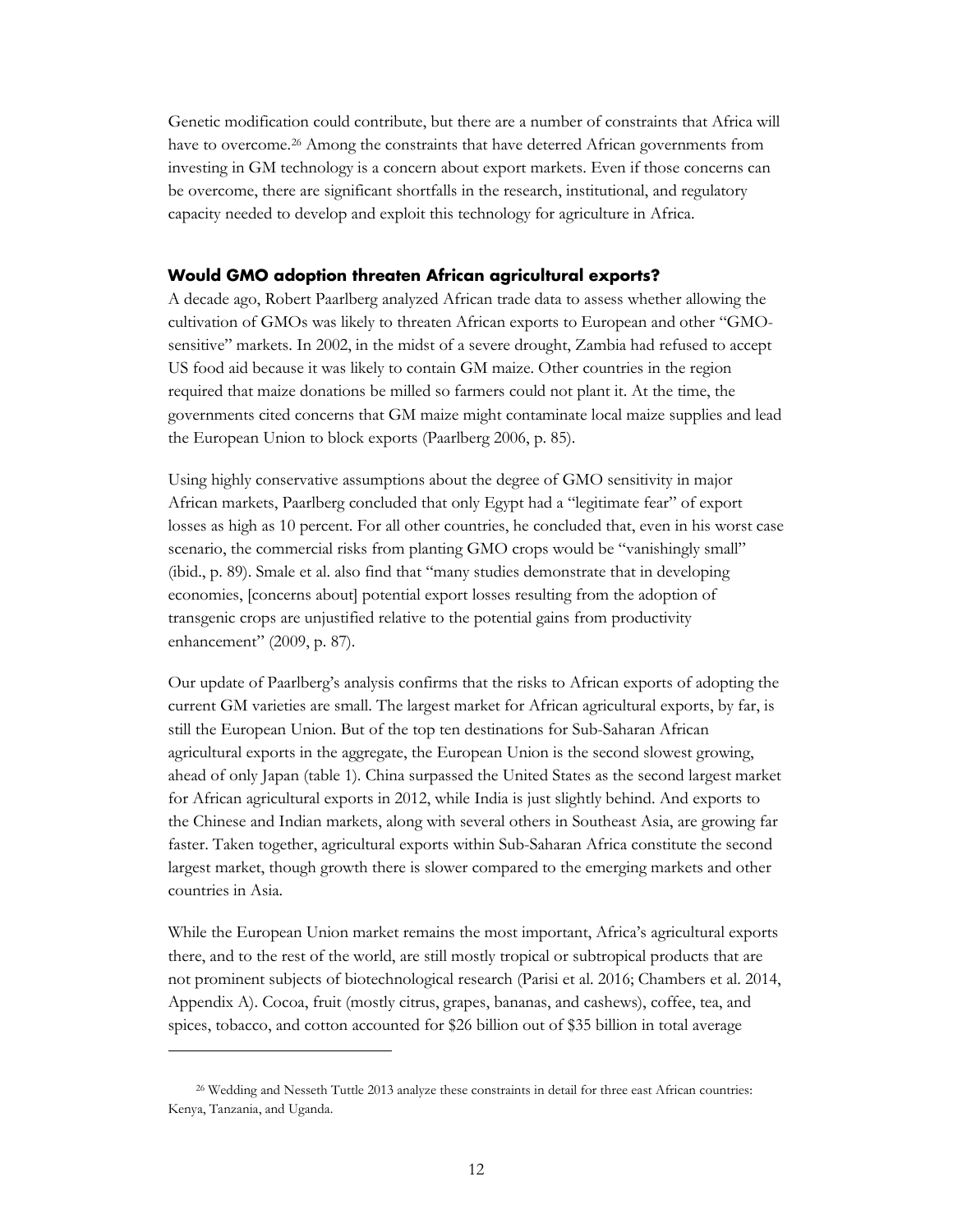exports in 2012-14 (table 2). Figure 5 shows the top exports by product and destination. For the European Union and United States, cocoa dominates, followed by fruits and coffee, tea, and spices. China imports primarily cotton, sesame seeds, and tobacco. Cashews dwarf everything else in India.

Of the major African exports, only cotton has a commercially available GM variety, while work on disease-resistant bananas is in the advanced R&D stage. The EU has approved imports of GM cotton, but Africa exports very little there. For bananas, however, the EU takes \$500 million of the nearly \$800 million in African banana exports. Beyond cotton and bananas, ongoing research in Africa that has advanced as far as field trials involve mostly staple crops that would not be traded outside the region, including cassava, cowpea, maize, rice, sorghum, sweet potato, and wheat (Parisi et al. 2015; James 2014, p. 223). Of the top ten African exporters (table 3), only South Africa is currently producing GM crops (cotton, maize, and soybeans). Cameroon, Ghana, Kenya, Nigeria, and Uganda have field trials ongoing.

Not only are developing country markets faster growing, some are also showing more openness to GMOs than the European Union. Vietnam recently permitted imports of GM maize, while Indonesia approved drought-tolerant sugarcane for commercial cultivation in 2013 (James 2014, pp. 219-220). Chinese farmers have embraced Bt cotton and the government seems supportive of using biotechnology to promote food security. It has approved a range GM food crops, including rice, sweet peppers, and tomatoes, though it appears that only disease-resistant papaya is widely cultivated (James 2014, p. 76, 82). On the import side, China has thus far approved imports of maize, rapeseed, and soybean products, but mainly for animal feed (see box 1). In early 2016, the government-owned China National Chemical Corporation made an offer for Syngenta, a major multinational pesticide and seed company based in Switzerland that has developed a number of GM varieties[.27](#page-14-0) 

Bangladesh is showing that a very poor country can make use of the technology as well. Within months of the government approving it in late 2013, a small numbers of Bangladeshi farmers started planting Bt eggplant. The Bangladeshi Agricultural Research Institute reported in August 2015 that the first year of planting had gone well, with far less insect predation than in conventional varieties.[28](#page-14-1) But other reports on how it is working are as split as they are in the broader debate over GMOs.[29](#page-14-2) It will also be crucial to see whether the authorities, if adoption scales up, are able to continue effectively enforcing the requirements to keep a refuge around the Bt crops to slow the development of insect resistance.

<span id="page-14-0"></span><sup>27</sup> Keith Johnson, "Why Is China Spending \$43 Billion for a Farming Company?" *Foreign Policy,* February 15, 2016; John Revill and Brian Spegele, "Syngenta Agrees to \$43 Billion ChemChina Takeover," *The Wall Street Journal,* February 3, 2016, all accessed March 4, 2016 at <http://atfp.co/1TlCzgs> and [http://on.wsj.com/1P5nkpf.](http://on.wsj.com/1P5nkpf) 

<span id="page-14-1"></span><sup>&</sup>lt;sup>28</sup> A blog post about the institute's press conference is available at [http://bit.ly/1LammKh,](http://bit.ly/1LammKh) accessed March 4, 2016.

<span id="page-14-2"></span><sup>29</sup> See for example, on the pro side, <http://bit.ly/1U7DFOq>, and on the anti side <http://bit.ly/1LMbOky> and <http://bit.ly/1fJWaHd>; for a more balanced report, see [http://bit.ly/1M2Z6sn,](http://bit.ly/1M2Z6sn) all accessed March 4, 2016.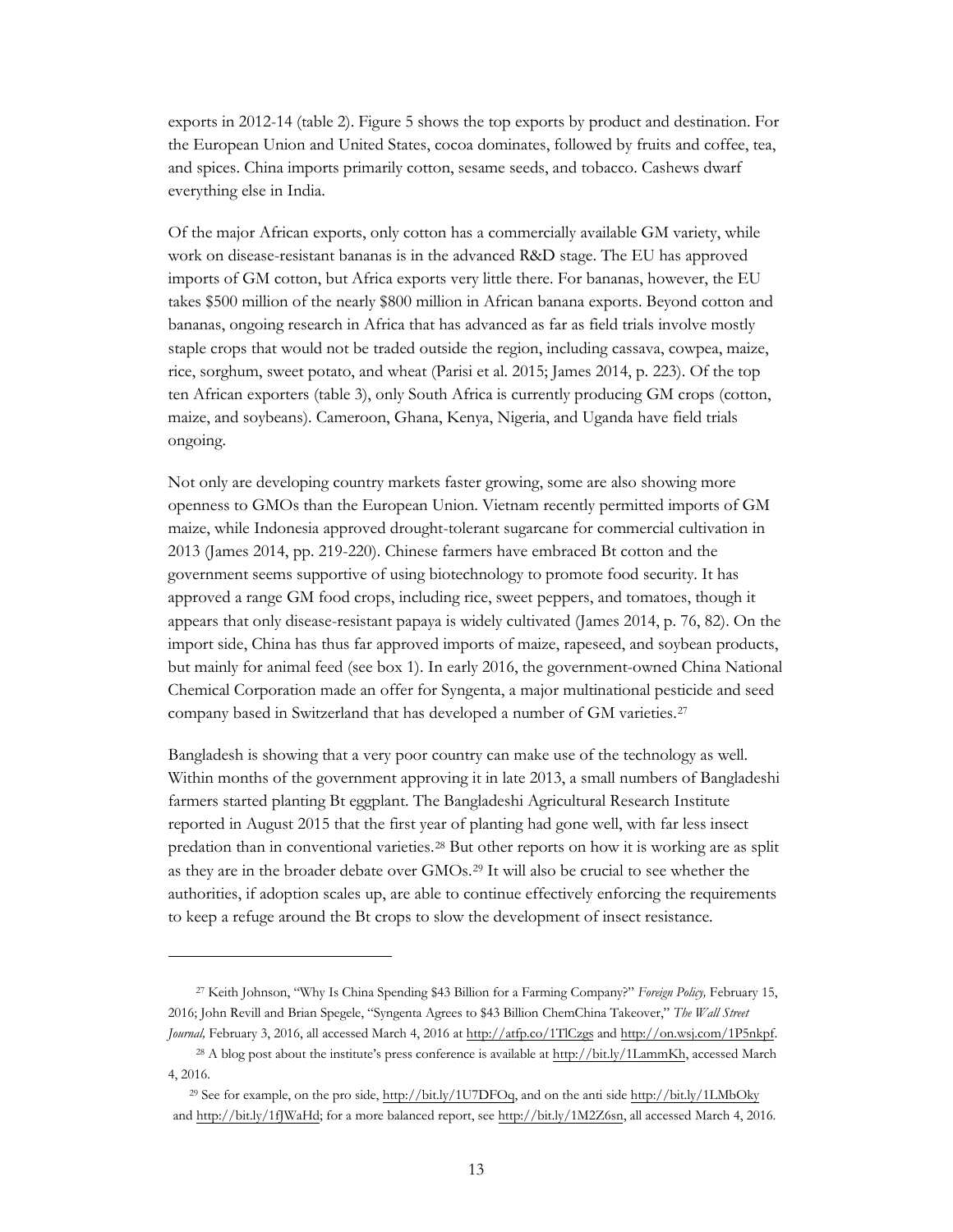Nevertheless, this is a promising example of how the technology can be adapted for smallholders and contribute to food security.

India, by contrast, put a moratorium on Bt eggplant trials in 2010 and prohibits GM imports, except for soybean products, which it permits for food as well as livestock feed. And only Bt cotton is approved for cultivation. The government of Prime Minister Narendra Modi, however, resumed approvals for GMO field trials in 2014, including for brinjal (eggplant), chickpeas, mustard, and rice (James 2014, 64-65).

Therefore, it seems that, for now, many developing country governments are intrigued by the potential of GM crops to improve agricultural productivity and food security but are proceeding cautiously. Since few of Africa's major exports appear in the GMO development pipeline, concerns about losing market share seem to be as inflated as they were when Paarlberg (2006) examined the issue a decade ago. Still, unless and until food crops achieve more consumer acceptance in large markets such as India and China, Africa may want to continue concentrating on local staple crops that would mostly be traded regionally. Even that, however, requires significant progress in addressing GMO regulatory and trade issues across the continent.

#### <span id="page-15-0"></span>**Capacity and other constraints to developing GMOs in Africa**

Even if African governments accept that the risk to their exports is low, there are other significant obstacles to developing and disseminating GM varieties that would promote improved productivity and food security in the African context. A study commissioned by the African Development Bank and conducted by the International Food Policy Research Institute (Chambers et al. 2014) concluded that, for most countries in Africa, the capacity to do this—including human resources, technical capacity, infrastructure, financial resources, and the policy or legal climate—was "seriously deficient." Given that much of the research effort is targeting minor staple crops that are important for poor African consumers and smallholder producers, the resources will mostly have to come from African governments' own budgets, or those of donors. In some cases, major international companies have been willing to donate the gene technology, but it still has to be inserted and shown to work in a locally adapted crop variety. Thus, African policymakers need to carefully weigh the potential costs and benefits of investing in GM technologies versus other approaches (ibid., p. xiv).

Public support for agricultural R&D across Africa mostly fell, or was stagnant, from the 1970s through the mid-1990s, however, and it has fallen further since then (Spielman and Zambrano 2013; Chambers et al. 2014, pp. 26-30). Average expenditures rose modestly from the late 1990s into 2008, but remained stagnant or dropped as a share of agricultural GDP, and then fell by more than a quarter in real terms from 2008 to 2011 (figure 6; Chambers et al. 2014, p. 27). South Africa, Kenya, and Nigeria support agricultural R&D at well above the African average, spending between of \$250 million and \$450 million annually. But these three countries account for 50 percent of total spending across the 39 countries for which data are available. Data on public investments specifically for biotechnology are not readily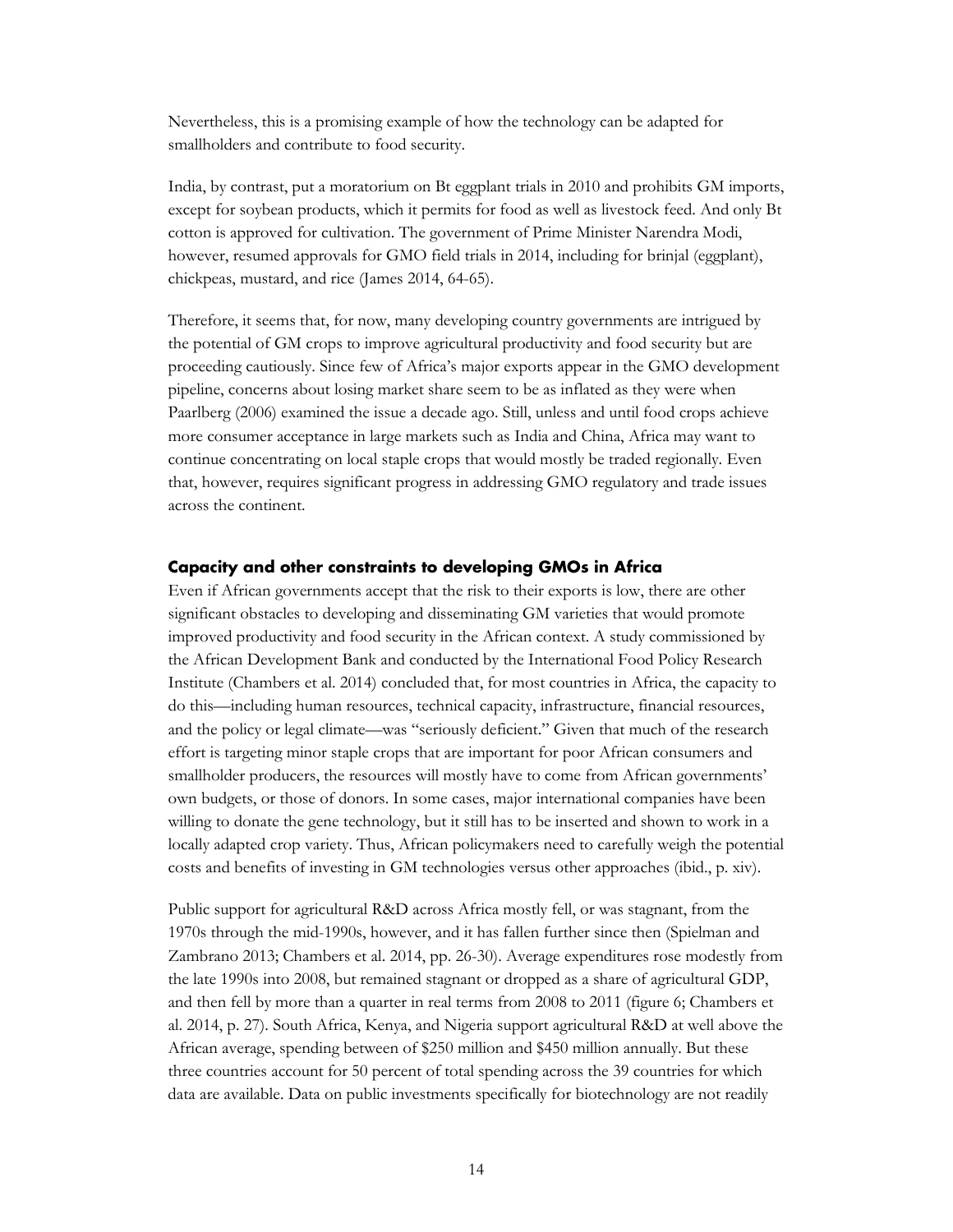available but two studies found that it was a tiny fraction of total support for agricultural R&D (Falck-Zapeda et al. 2003; Falck-Zapeda et al. 2008).

Private sector R&D investments by large multinational companies in the United States and Europe were estimated to be roughly half of the global total investment in plant biotechnology in the 1990s (Spielman and Zambrano 2013, p. 188). As discussed in previous sections, however, the first generation of crops and traits were designed for large-scale, industrial agriculture and has limited relevance for developing country needs. The disincentives to private sector investments in GM crops for Africa include underdeveloped seed markets and weak property rights over improved varieties that make it difficult for private sectors innovators to recoup R&D costs (Spielman and Zambrano 2013, p. 188-89). Poor rural infrastructure, low purchasing power of smallholder farmers, and the fact that African farmers often grow a range of local staple crops, with each having a relatively small market share, are also deterrents to private investment in improved seed varieties of any type (Chambers et al. 2014, p. 30).

Public private partnerships (PPPs) are one instrument for overcoming some of these obstacles (Spielman and Zambrano 2013, p. 189-190). These partnerships bring together a range of actors, including:

- private multinational and domestic companies that donate propriety technology (Monsanto, Mahyco, an Indian seed company);
- national public research institutes that serve as the technology recipient (Kenya Agriculture Research Institute);
- public or philanthropic funders (USAID, Gates Foundation); and
- international consortiums and NGOs that serve as intermediaries, support national research institutes, and mobilize resources (CGIAR centers, ISAAA). [30](#page-16-0)

For example, the Water Efficient Maize for Africa (WEMA) project is developing a maize variety with stacked drought tolerance and Bt traits. Monsanto donated the Bt technology to public agricultural research institutions in South Africa, Kenya, Mozambique, Tanzania, and Uganda and the US Agency for International Development, the Bill and Melinda Gates Foundation, and the Howard G. Buffet Foundation are providing financial support (James 2014, p. 231). The initiative is not limiting its efforts to GM technology, however, and is using conventional breeding and other techniques as well to see which will be faster and more effective. Chambers et al. (2014, pp. 30-32) discuss a number of other examples of PPPs that were ongoing in Africa at the time of the study.

Spielman and Zambrano (2013, p. 194) report that in one survey of 54 African research institutions, only about a fifth of the GM product development efforts they had under way involved private sector participation. A second, more in-depth study found that the main

<span id="page-16-0"></span><sup>30</sup> Drawn from examples listed in Chambers et al., 2014, p. 30-32.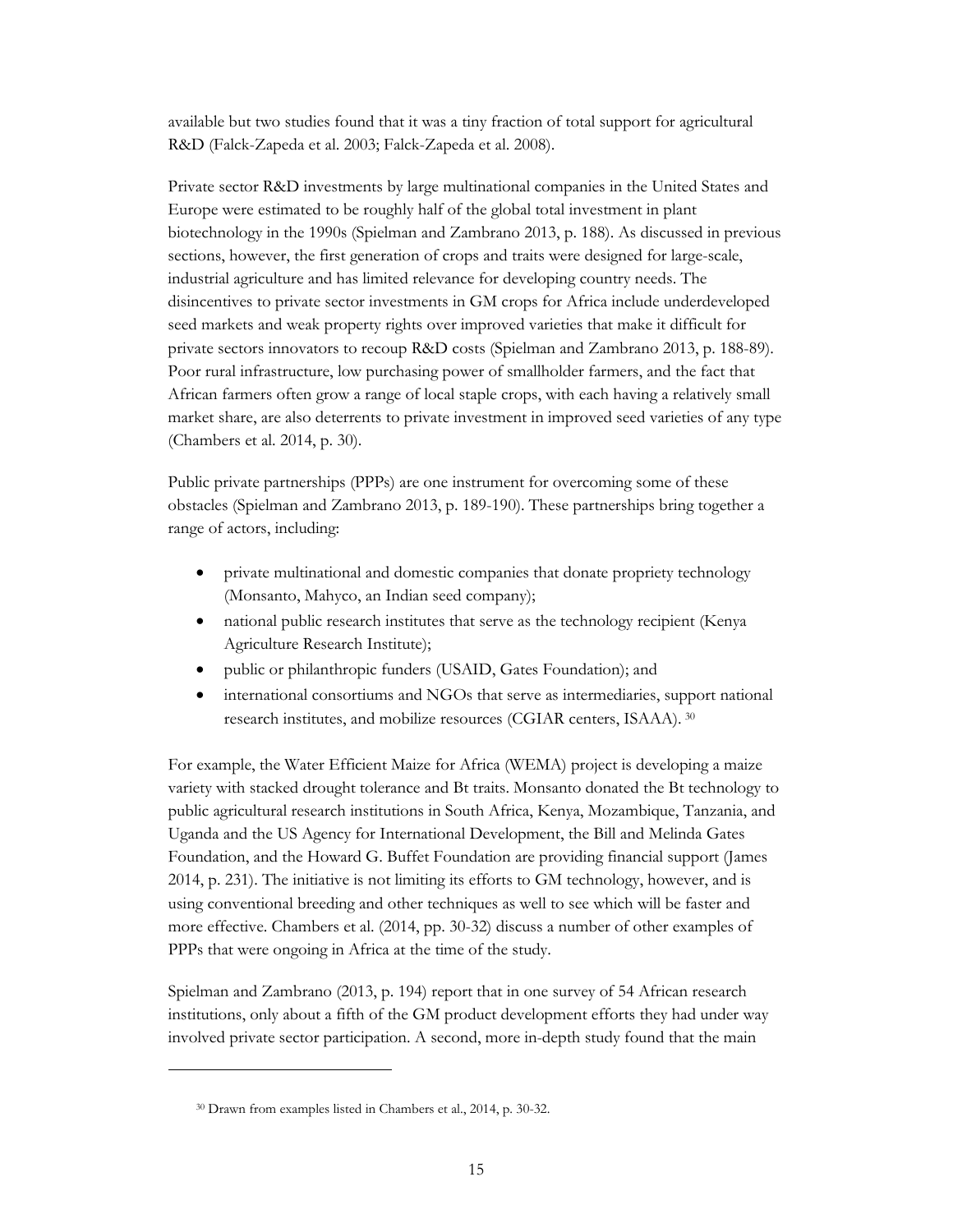purpose of PPPs with multinational companies was to facilitate technology transfer and manage intellectual property issues. In PPPs, such as the WEMA project, the multinational company holding the patent will allow seeds developed by the partnership to be sold royaltyfree (Wedding and Nesseth Tuttle 2013, p. 11). In discussing the results of this research, however, Spielman and Zambrano (2013, p. 196) note that:

In general, these projects did not leverage other private-sector assets, such as scientific expertise in working with agbiotech research tools or expertise in navigating regulatory processes to bring research into commercial use.

Another key obstacle is the widespread absence of sound regulatory policies to guide the development, testing, and commercialization of GM crops. Many African countries have not yet developed national biosafety laws or other regulatory mechanisms for biotech crops, and relatively few have progressed even as far as confined trials. In recent years, a few countries have adopted national biosafety policies and passed legislation to regulate the cultivation and import of GMOs, including in Nigeria (2015), Mozambique (2014), and Uganda (2012). But a recent report commissioned by the African Development Bank concluded that the regulatory environment on the continent was characterized by "confused and disaggregated" approaches and "inefficient and technically weak policies lacking in procedural rigor" (Chambers et al. 2014, 37).

To address these challenges, the UN Environment Program, the International Food Policy Research Institute, and the Bill and Melinda Gates Foundation are funding initiatives to strengthen capacity and assist countries in developing national biosafety policies and frameworks. In parallel, regional economic communities across the continent have been making efforts to harmonize regulatory processes, especially as they relate to trade (Chambers et al. 2014, p. 39, 45). Many African countries, however, still look to the European Union as a model in this area and are following a precautionary approach that could stifle innovation in this area (Paarlberg 2013, pp. 214-16).

Thus, biotechnology offers opportunities for African countries in their efforts to strengthen their agricultural sectors and improve food security. And the risks in terms of lost export markets are overall small. If governments choose to move forward, they will, first, have to make a political decision to do so, and then they will need to invest in building the capacity to develop and safely manage the dissemination of GM crops. In generating the political will, governments face something of a chicken and egg dilemma, as described by Spielman and Zambrano (2013, p. 201):

Success may depend on the emergence of a real breakthrough—the successful navigation through regulatory processes and deployment through commercial channels of a crop that can make a real difference to small-scale, resource-poor farmers. Such a breakthrough could demonstrate the technology's potential to contribute to the region's development, as well as the importance of the processes needed to make this contribution. However, if the impediments … persist, the pace of research, development, and dissemination will be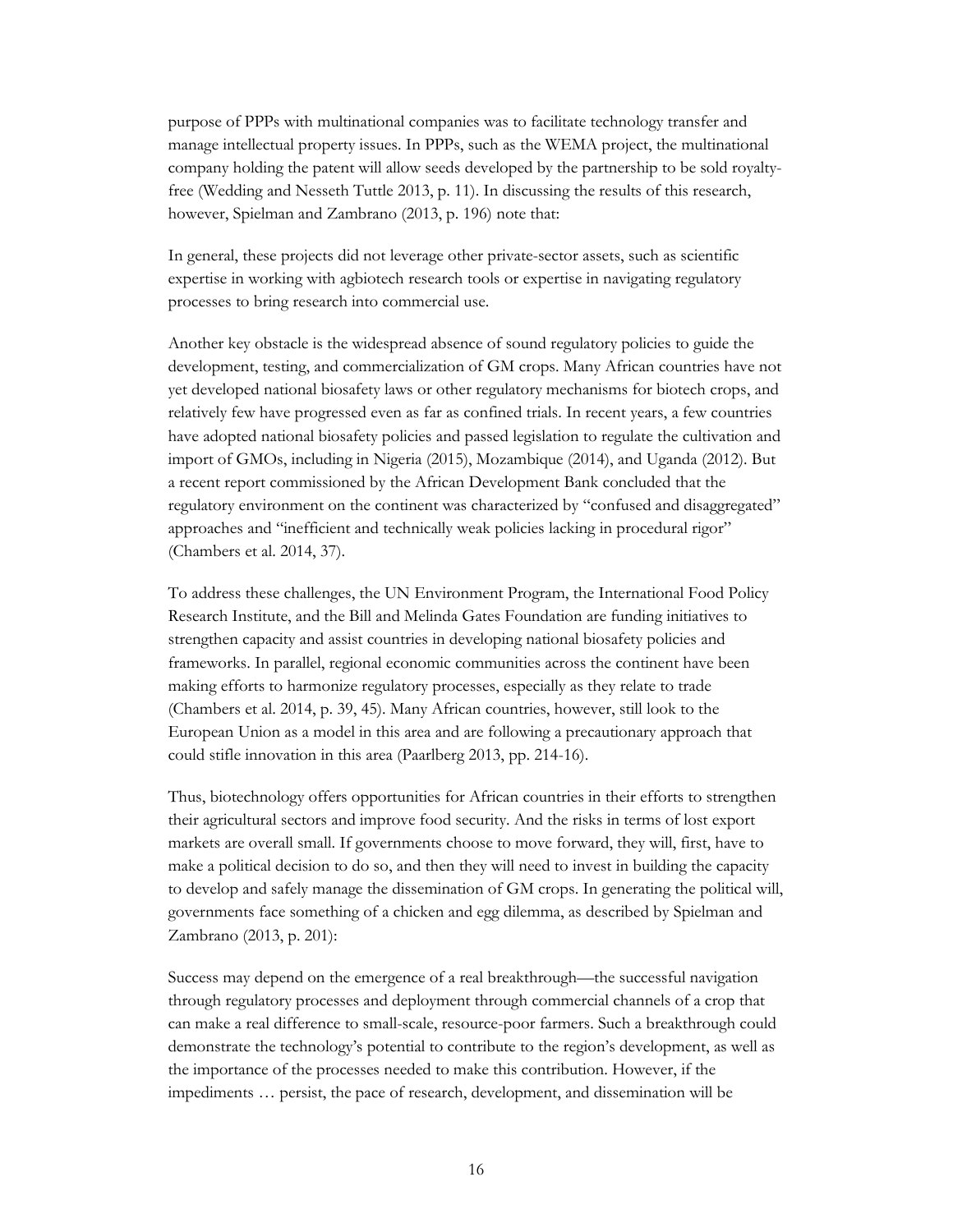insufficient to generate such a breakthrough, thus slowing the diffusion of new technological opportunities and the potential gains to social and economic welfare in Africa.

## <span id="page-18-0"></span>**Conclusions and Recommendations**

The widespread adoption of GM soybeans, maize, and cotton seeds attests to the fact that farmers find value in this technology. High adoption rates for insect resistant cotton varieties in China, India, and parts of Africa demonstrates that the gains are not necessarily limited to large, commercial operations in developed countries. Moreover, Bt cotton reduces the need for pesticides and is associated with fewer farmer poisonings. But the benefits for developing countries outside of Latin America have been almost entirely in that one sector (cotton) and the potential for improved staple varieties to promote food security is so far unrealized. The environmental and health benefits of herbicide tolerant crops are also being lost because widespread use is leading to Roundup-resistant superweeds and to farmers turning back to more toxic chemicals.

Future benefits of the technology for food security and smallholder productivity could be greater, however, if it accelerates the development of crops that are more nutritious, resistant to tropical diseases and pests, and resilient in the face of climate change. If the technology succeeds, governments on the continent will still have to overcome the agro-ecological and other obstacles that kept Sub-Saharan Africa from participating in the first green revolution, including weak infrastructure and poorly functioning markets for both inputs and outputs. And, despite the increased attention to agriculture since the 2007-2008 price spikes, many countries are still underinvesting in research, development, and dissemination of all forms of technology to improve productivity.

Thus, fixing the policy and institutional weaknesses that reduce incentives to invest in agriculture should be the top priority. Then, realizing the opportunities from agricultural biotechnologies will require more buy-in from governments and the private sector in Africa, as well as support from donors. We make five recommendations that donors and most African countries could take to keep their options open while preparing to take advantage should a technological breakthrough occur:

- 1. Increase public support for agricultural R&D overall, without precluding GMOs.
- 2. Develop cost-effective regulatory approaches for GMOs, regionally where possible.
- 3. Promote information exchange about experiences with GMOs.
- 4. Pursue South-South cooperation, especially with countries currently cultivating GMOs, such as Argentina and Brazil, and those, such as India and China, that could be future markets.
- 5. Donors, including the European Union, should provide technology-neutral support for R&D to improve staple crops, as well as capacity building for segregation of GM varieties in the case of cash crops for export.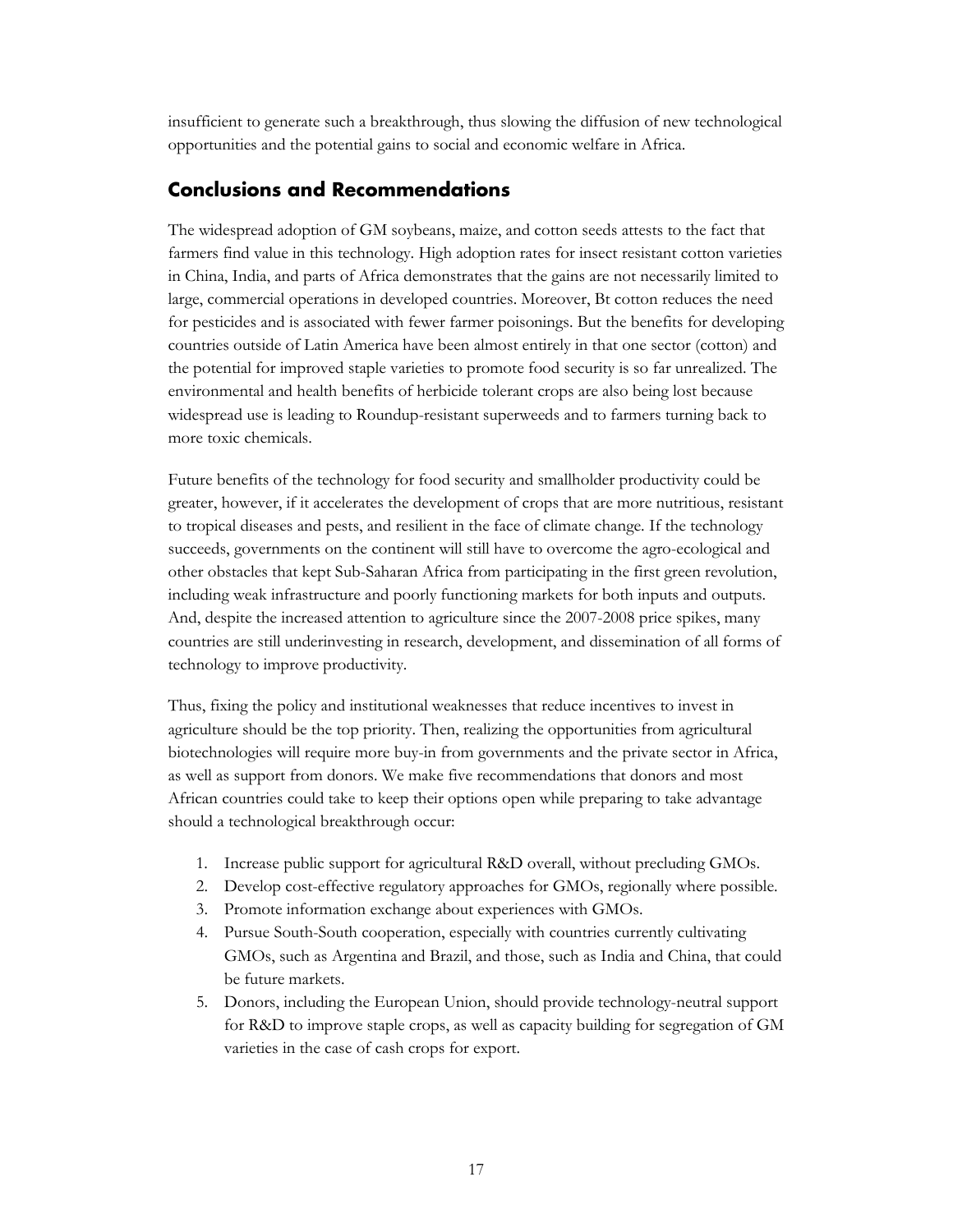First, across most of Sub-Saharan Africa, governments need to increase public support for R&D, not just for biotechnology but across the board to address productivity shortfalls in African agriculture. Second, to reduce uncertainty for potential investors and to make sure that any resulting breakthroughs can be safely disseminated and put to use by farmers, African governments need to fix the policy environment. Rather than following the European approach of creating parallel regulatory structures, African governments could reduce the costs of GMO regulation by using existing laws and regulatory institutions, and strengthening their capacity as needed to monitor and evaluate GMOs. It would also be less costly and allow the exploitation of economies of scale if national governments would collaborate on developing regional approaches to the use, trade, and regulation of GMOs. Third, investments could be better targeted and regulatory efforts more cost-effective with increased information sharing on the risks and opportunities revealed by the experiences of other developing countries with GMOs. Spielman and Zambrano (2013, p.199) recommend using the online, open access Biosafety Clearing House for this.

Fourth, since agriculture accounts for a quarter of Africa's non-extractive exports, governments need to address the potential trade risks from adopting GMOs. Analysis of African trade data and GM varieties in the pipeline suggests the risks are not currently large. But finding ways to address them would give governments more confidence in pressing ahead. Since European attitudes towards GMOs are unlikely to change, and other markets are growing more rapidly, African governments should establish dialogues and cooperation mechanisms with other developing countries on trade in GMOs. Brazil and Argentina could share information on how they deal with domestic safety issues, as well as how they handle regulatory issues in Europe and other export markets. Dialogue among Africa, China, and India in developing regulatory and trade policies with respect to GMOs could also help to prevent unnecessary trade disruptions in those markets.

Fifth, while maintaining their own precautionary policies if they choose, EU policymakers should support African governments in making their own choices about the role of GMOs in their countries. This could include providing technology-neutral support for R&D on staple crops that are unlikely to be traded outside the continent. It should also include financial and technical support in countries that want to pursue GM cash crops and would need help building the capacity to segregate GM varieties from conventional varieties for export markets.

Genetic modification is only one technology among many with the potential to improve agricultural productivity in Africa, and investments in the one should not be at the expense of the others. But it would be unfortunate if an overly cautious approach foreclosed the opportunity to use GMOs to significantly improve productivity or reduce malnutrition. Moreover many of the investments required—in rural infrastructure, better functioning seed and input markets, and access to credit—would contribute to agricultural productivity across the board. When it comes to using agriculture to reduce poverty and improve food security, Africa needs an all hands on deck approach.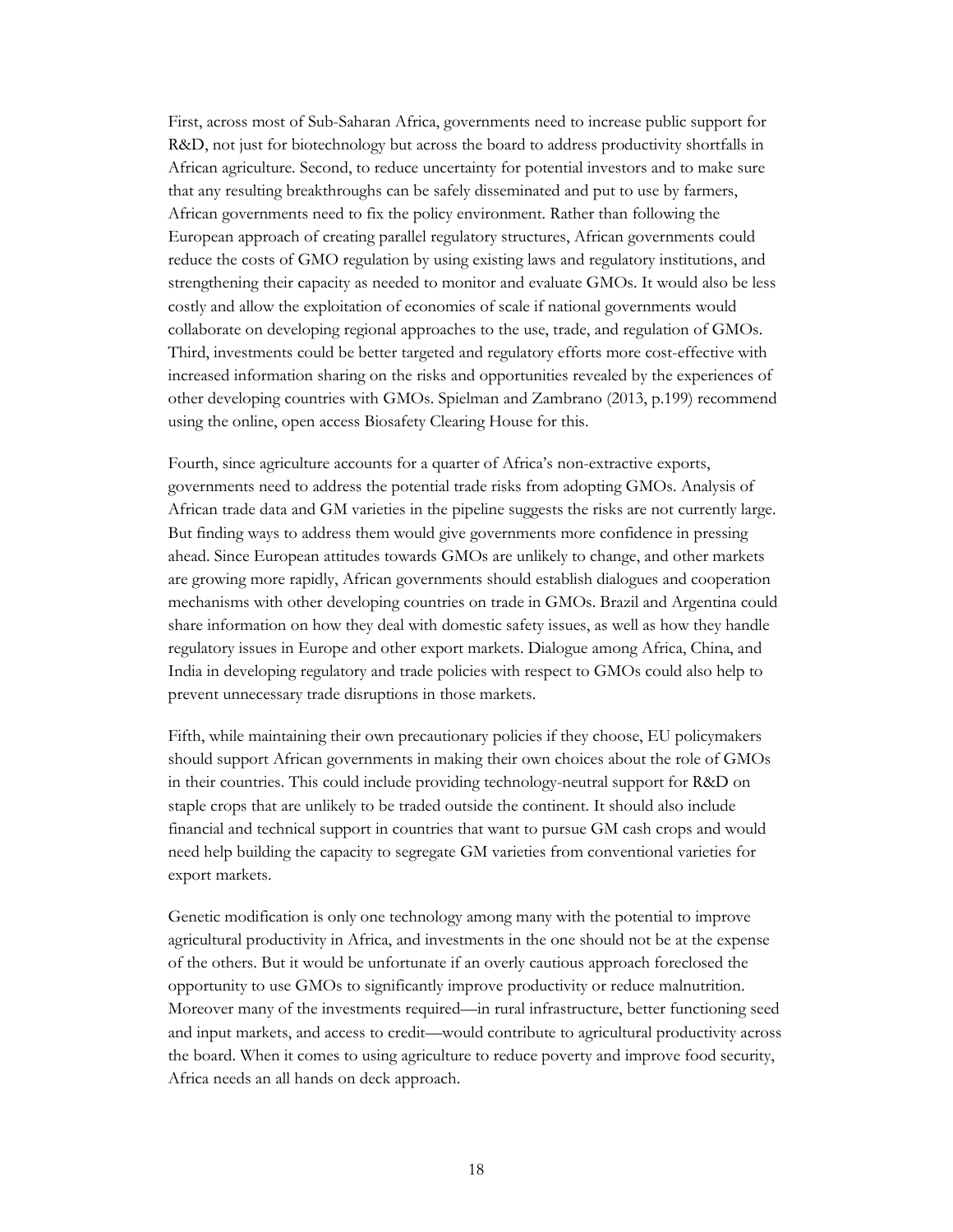## <span id="page-20-0"></span>**References**

- Barrows, Geoffrey, Steven Sexton, and David Zilberman. 2014. "Agricultural Biotechnology: The promise and Prospects of Genetically Modified Crops." *Journal of Economic Perspectives*, vol. 28 no. 1 (Winter): 99-120.
- Benbrook, C. 2016. "Trends in Glyphosate Herbicide use in the United States and Globally." *Environmental Sciences Europe,* vol. 28(3): 1-15.
- Chambers, J. et al. 2014. *GM Agricultural Technologies for Africa: A State of Affairs*. Report of a study commissioned by the African Development Bank (AfDB). Washington: International Food Policy Research Institute and AfDB.
- European Commission. 2010. *A decade of EU-funded GMO research (2001-2010).* Prepared by the Directorate-General for Research and Innovation: Biotechnologies, Agriculture, Food. Brussels.
- Falck-Zepeda, J. et al. 2008. "Plant Genetic Resources for Agriculture, Plant Breeding, and Biotechnology: Experiences from Cameroon, Kenya, the Philippines, and Venezuela*.*" IFPRI Discussion Paper 762. Washington: International Food Policy Research Institute (IFPRI).
- Falck-Zepeda, J. et al. 2003. "Advancing Public Sector Biotechnology in Developing Countries: Results from the Next Harvest Study." Paper presented at the 7th ICABR International Conference on Public Goods and Public Policy for Agricultural Biotechnology. Ravello, Italy, June 29–July 3.
- Federoff, N. 2015. "Food in a Future of 10 Billion." *Agriculture & Food Security*, vol. 4(11): 1-10.
- Gilbert, Natasha. 2014. "Cross-bred Crops Get Fit Faster," *Nature,* vol. 513 (September 18): 292.
- Institute for Development Studies (IDS). 2003. "Biotechnology and the Policy Process: Issues for Developing Countries." Final Report. United Kingdom: University of Sussex.
- James, Clive. 2014. *Global Status of Commercialized Biotech/GM Crops: 2014*. ISAAA Brief 49. Ithaca, NY: International Service for the Acquisition of Agri-biotech Applications.
- Key, Suzie, Julian K-C Ma, and Pascal M.W. Drake. 2008. "Genetically modified plants and human health." *Journal of Royal Society of Medicine,* vol. 101: pp. 290-298.
- Klumper, W., and Qaim, M. 2014. "A Meta-Analysis of the Impacts of Genetically Modified Crops." PLOS ONE, vol. 9(11): 1-7.
- Library of Congress, Law Library. 2014. "Restrictions on Genetically Modified Organisms." Washington: Library of Congress, Global Legal Research Center.
- Paarlberg, Robert. 2006. "Are genetically modified (GM) crops a commercial risk for Africa?" *International Journal of Technology and Globalisation*, vol. 2 no. 1/2: 81-92.
	- \_\_\_\_\_\_\_\_\_\_. 2013. "Genetically Modified Foods and Crops: Africa's Choice." In J. Falck-Zepeda et al., editors. *Genetically Modified Crops in Africa: Economic and Policy Lessons from Countries South of the Sahara*. Washington: International Food Policy Research Institute.
- Parisi, C. et al. 2016. "The Global Pipeline of GM Crops out to 2020." *Nature,* vol. 23 no. 1: 31-36.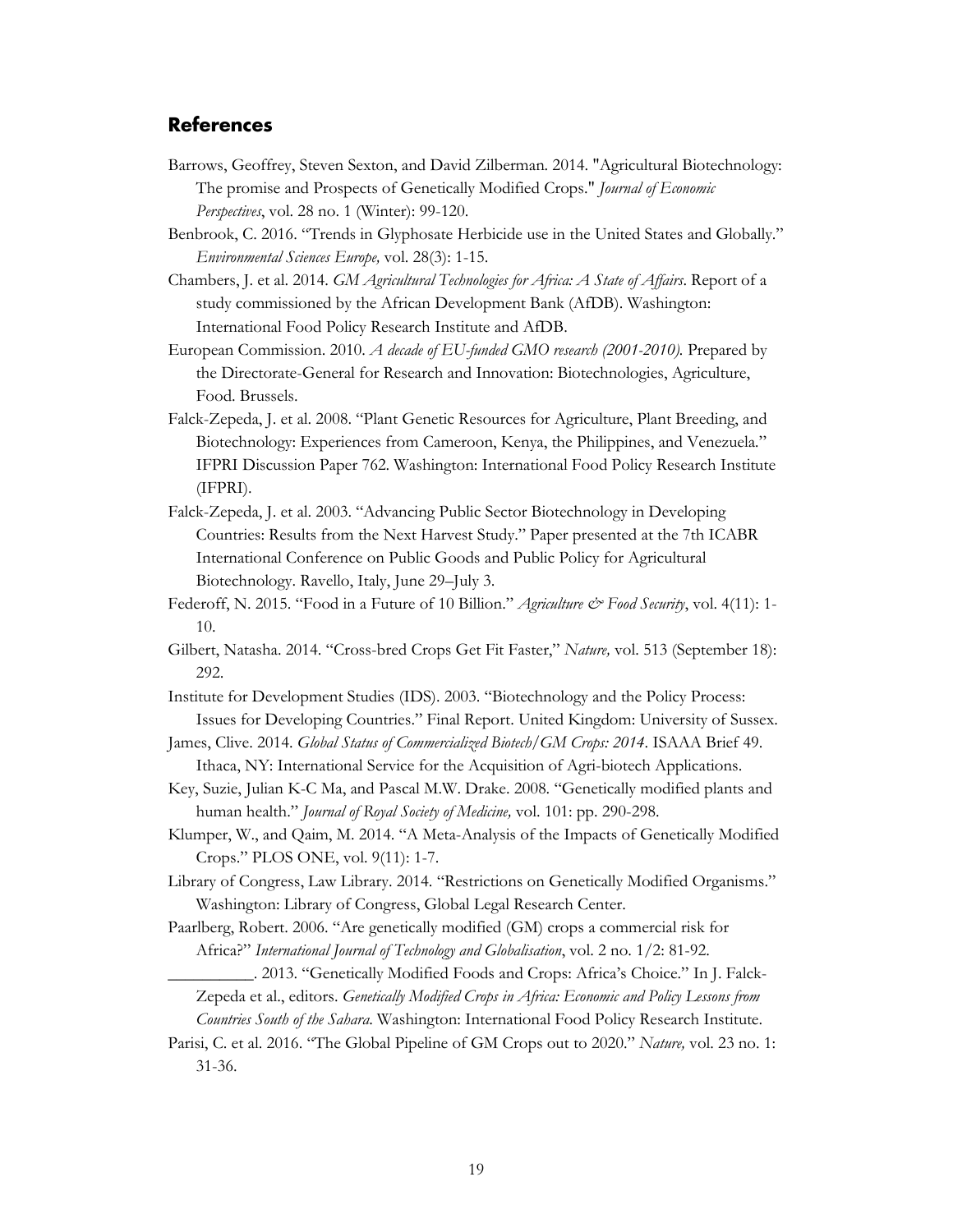- Reardon, Sara. 2016. "Welcome to the CRISPR Zoo." *Nature,* vol. 531 (March 10): pp. 160- 163.
- Ricroch, A. and M-C Henard-Damave. 2015. "Next Biotech Plants: New traits, Crops, Developers and Technologies for Addressing Global Challenges." *Critical Reviews in Biotechnology*: 1–16.
- Ronald, Pamela. 2013. "Forum: The Truth About GMOs." *Boston Review,* online, September 6, 2013.
- \_\_\_\_\_\_\_\_\_\_. 2011. "Plant Genetics, Sustainable Agriculture and Global Food Security." *Genetics*, vol. 188 (May): 11-20.
- Smale, M. et al. 2009. "Measuring the Economic Impacts of Transgenic Crops in Developing Agriculture during the First Decade: Approaches, Findings, and Future Directions." Food Policy Review 10. Washington: International Food Policy Research Institute.
- Spielman, D. and Zambrano, P. 2013. "Policy, Investment, and Partnerships for Agricultural Biotechnology Research in Africa: Emerging Evidence." In J. Falck-Zepeda et al., editors. *Genetically Modified Crops in Africa: Economic and Policy Lessons from Countries South of the Sahara*. Washington: International Food Policy Research Institute.
- Thomson, Jennifer A. 2015. "How Genetic Engineering Can Help Small Farmers in Developing Countries." *Current History*, vol. 114(775): 305-310.
- Townsend, Robert. 2015. "Ending poverty and hunger by 2030: An Agenda for the Global Food System." Washington: World Bank.
- Travis, John. "Making the cut: CRISPR genome-editing technology shows its power." *Science,* vol. 350, issue 6267 (December 18): pp. 1456-1457.
- Van Montagu, Marc. 2010. "Environmental Impacts of GMOs: Introduction." In *A decade of EU-funded GMO research (2001-2010).* Prepared by Directorate-General for Research and Innovation: Biotechnologies, Agriculture, Food. Brussels: European Commission.
- Wedding, Kristin, and Johanna Nesseth Tuttle. 2013. "Pathways to Productivity: The Role of GMOs for Food Security in Kenya, Tanzania, and Uganda." Washington: Center for Strategic and International Studies.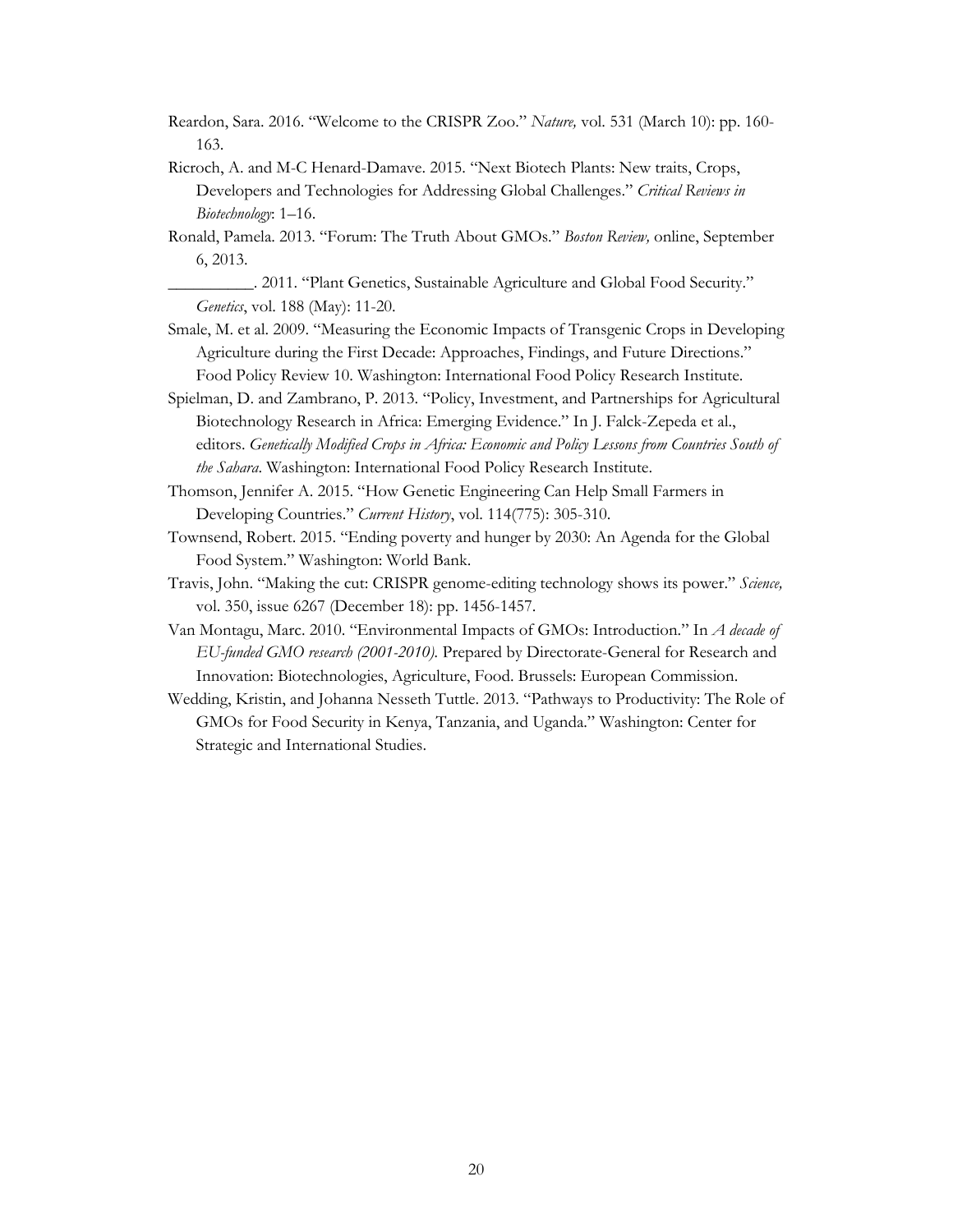## <span id="page-22-0"></span>**Boxes, Figures, and Tables**

## **Box 1: Status of policies on GMOs for 5 largest importers of agricultural products from Sub-Saharan Africa**

| Country   | <b>Overall policy</b>                                                                                                                                                                                                                                                                                                                                                                                               | Approvals for import                                                                                                                                                                                     | Domestic<br>cultivation                                                                     |  |
|-----------|---------------------------------------------------------------------------------------------------------------------------------------------------------------------------------------------------------------------------------------------------------------------------------------------------------------------------------------------------------------------------------------------------------------------|----------------------------------------------------------------------------------------------------------------------------------------------------------------------------------------------------------|---------------------------------------------------------------------------------------------|--|
| EU        | In line with its precautionary<br>approach, EU legislation requires<br>mandatory safety approval of GMOs<br>for cultivation, import and<br>marketing; as of March 2015<br>individual members can ban<br>cultivation in their countries.                                                                                                                                                                             | Approval register contains 58 GM<br>varieties of 6 crops: maize, cotton,<br>soybean, oilseed rape, and sugar beet.                                                                                       | Maize                                                                                       |  |
|           |                                                                                                                                                                                                                                                                                                                                                                                                                     | GM imports (GM soybean meal is<br>the largest import) mainly used for<br>feed; very little used for food.                                                                                                |                                                                                             |  |
|           | Zero tolerance policy for non-<br>approved GMOs. Import shipments<br>containing traces of non-approved<br>products can be turned away at the<br>border.                                                                                                                                                                                                                                                             |                                                                                                                                                                                                          |                                                                                             |  |
| China     | Mandatory safety approval process<br>for domestic cultivation and imports.                                                                                                                                                                                                                                                                                                                                          | GM varieties approved for cotton,<br>rapeseed, soybean, and maize.                                                                                                                                       | Cotton, papaya,<br>poplar, sweet pepper,                                                    |  |
|           | Imports of GMO products must<br>have a pre-approved permit from the<br>Ministry of Agriculture; imports are<br>quarantined at port to verify<br>ingredients.                                                                                                                                                                                                                                                        | Maize and soybean only approved<br>for processing into oil, meal and as<br>animal feed.                                                                                                                  | and tomato                                                                                  |  |
|           |                                                                                                                                                                                                                                                                                                                                                                                                                     | China is the world's largest importer<br>of soybeans (majority are GM<br>varieties from Brazil, US, Argentina).                                                                                          |                                                                                             |  |
| <b>US</b> | Policies are favorable and use the<br>"substantial equivalence" principle to<br>assess safety, i.e.: products derived<br>from GMOs are regulated under<br>same laws as conventional products.<br>USDA, FDA, and EPA are the three<br>primary regulatory agencies.                                                                                                                                                   | GM foods are not a restricted<br>category in the food supply; products<br>derived from GMOs are categorized<br>as "generally recognized as safe," and<br>do not require specific pre-market<br>approval. | Maize, soybean,<br>canola, cotton,<br>squash, papaya,<br>potato, sugar beet,<br>and alfalfa |  |
| India     | Approval process for research and<br>commercial cultivation governed by a<br>range of government authorities;<br>regulatory environment fraught with<br>political challenges. Ban on GM<br>imports (with one exception). No<br>GM food crops cultivated. Slow shift<br>to more favorable attitude since 2014<br>under Prime Minister Modi;<br>government has recently approved a<br>limited number of field trials. | Only soybean oil derived from GM<br>soybean has been approved for<br>import for food and feed use.                                                                                                       | Cotton                                                                                      |  |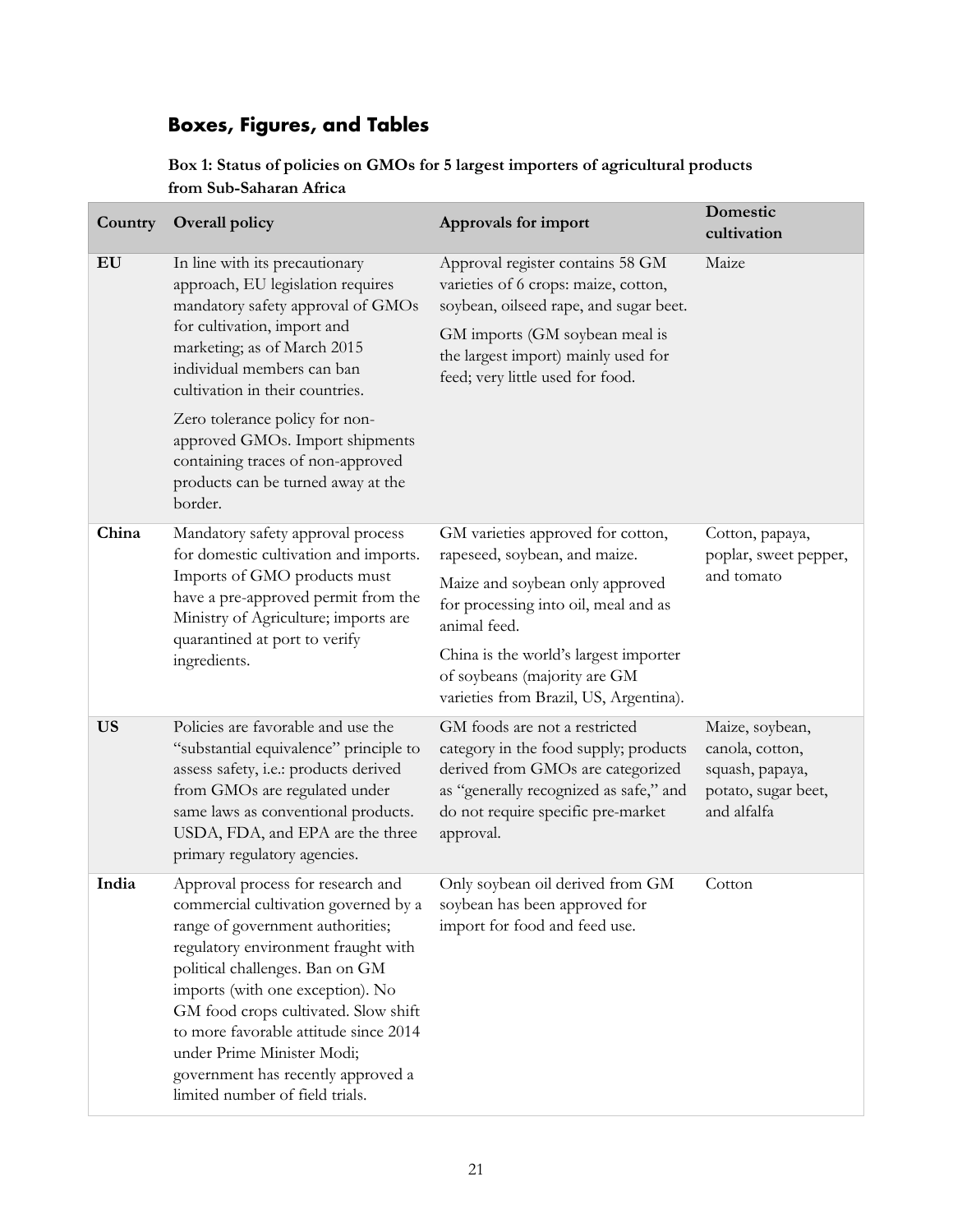| Russia                    | Mandatory safety approval process<br>and registration system of GMOs<br>and GM food products for import,<br>processing, and sale. Russia does not<br>grow GM crops-no regulation in<br>place to approve commercial<br>cultivation.                                                                                                                                                                                                                     | GM varieties approved for import<br>include maize, potato, rice, sugar<br>beet, and soybean for food; maize<br>and soybean for feed.                                                                                                                                                                                                                                                                                                                                                                                                                                                     | None                                                                                                                  |
|---------------------------|--------------------------------------------------------------------------------------------------------------------------------------------------------------------------------------------------------------------------------------------------------------------------------------------------------------------------------------------------------------------------------------------------------------------------------------------------------|------------------------------------------------------------------------------------------------------------------------------------------------------------------------------------------------------------------------------------------------------------------------------------------------------------------------------------------------------------------------------------------------------------------------------------------------------------------------------------------------------------------------------------------------------------------------------------------|-----------------------------------------------------------------------------------------------------------------------|
| Sub-<br>Saharan<br>Africa | Majority countries follow the<br>precautionary approach. Regulatory<br>policies are characterized as<br>uncoordinated, technically weak, and<br>lacking procedural rigor. Series of<br>initiatives funded by UNEP, IFPRI,<br>and Gates Foundation to strengthen<br>capacity to develop biosafety policies,<br>and ongoing efforts through regional<br>economic communities (COMESA,<br>ECOWAS) to harmonize regulatory<br>processes relating to trade. | In early 2000s, several countries<br>imposed import bans; some<br>countries also banned food aid<br>(Zambia) while others excluded<br>milled grains from bans (Malawi,<br>Tanzania). Most countries have lifted<br>bans, except Kenya and Angola. But<br>in many countries imports of<br>soybean oil, cotton and processed<br>foods that may contain GMOs<br>remain unregulated (Ghana and<br>Ethiopia). Several countries are<br>currently formulating or have<br>recently passed legislation (Nigeria<br>2015, Mozambique 2014, Uganda<br>2012) to regulate GMOs including<br>imports. | Commercial<br>cultivation in-<br>Burkina Faso: Cotton<br>Sudan: Cotton<br>South Africa: Cotton,<br>maize, and soybean |

Sources: Compiled from ISAAA GM Approval Database, 2014; Agricultural Biotechnology Annual Reports for 2014 and 2015, USDA Global Agricultural Information Network; ["Restrictions on Genetically Modified Organisms,](http://www.loc.gov/law/help/restrictions-on-gmos/restrictions-on-gmos.pdf)" Library of Congress, March 2014; and Chambers et al. 2014.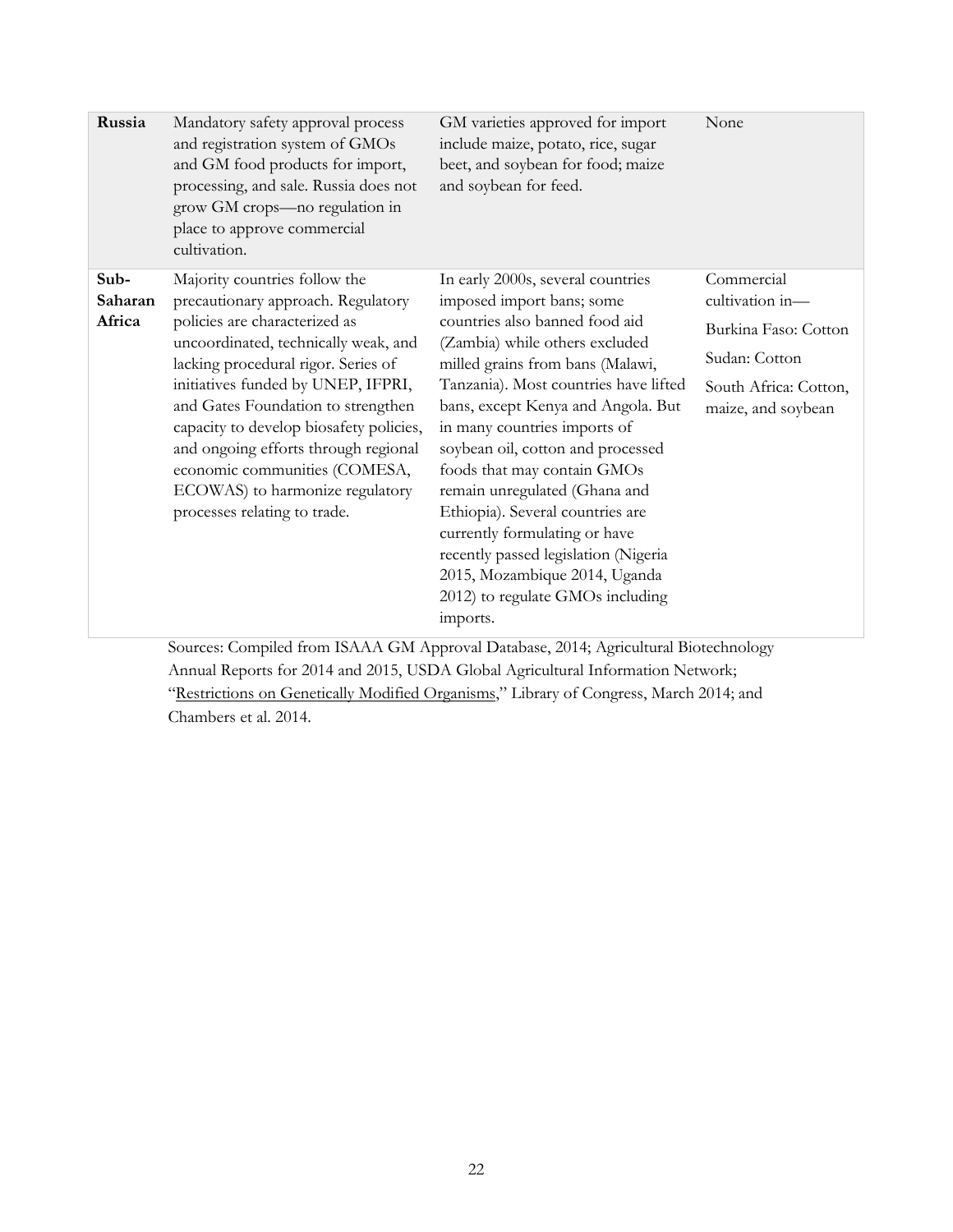### **Figure 1a: Share of Global Area under GM Cultivation by Type of Trait, 2014**



**Figure 1b: Share of Global Area under GM Cultivation by Type of Crop, 2014**



Source: Clive James, 2014.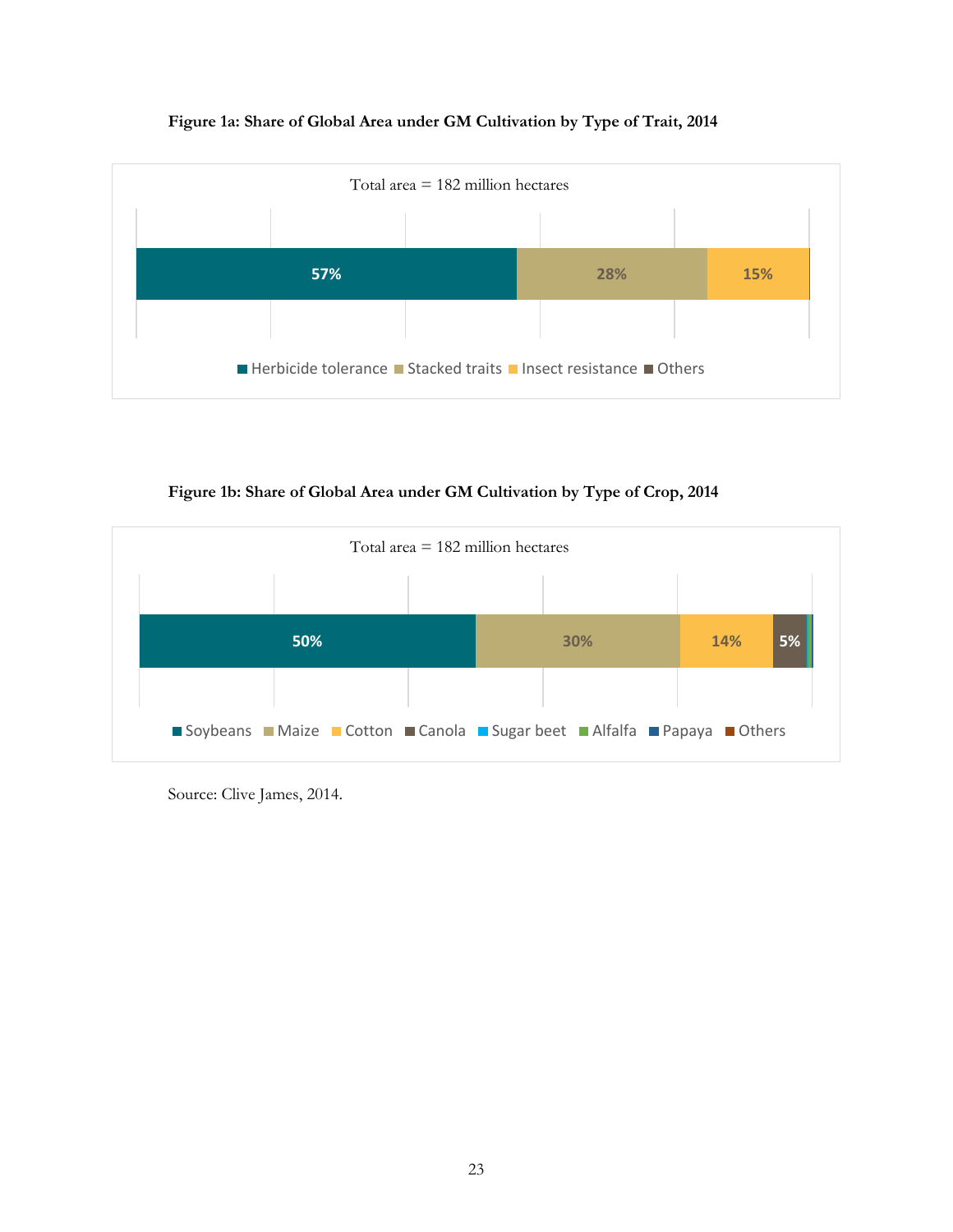

**Figure 2a: Countries Cultivating GM Crops by Income Group, 2014**

Source: Clive James, 2014 and World Bank country and lending group classifications, 2016.



**Figure 2b: Share of Global Area under GM Cultivation by Country, 2014**

Notes: The United States, Argentina and Canada are classified as high income, Brazil is classified as upper-middle income and India is classified as lower-middle income; Other high income countries include: Australia, Spain, Uruguay; Other low and middle income countries include: China, Paraguay, Pakistan, South Africa, Bolivia, Philippines, Burkina Faso, Myanmar, Mexico, Colombia, and Sudan

Source: Clive James, 2014 and World Bank country and lending group classifications, 2016.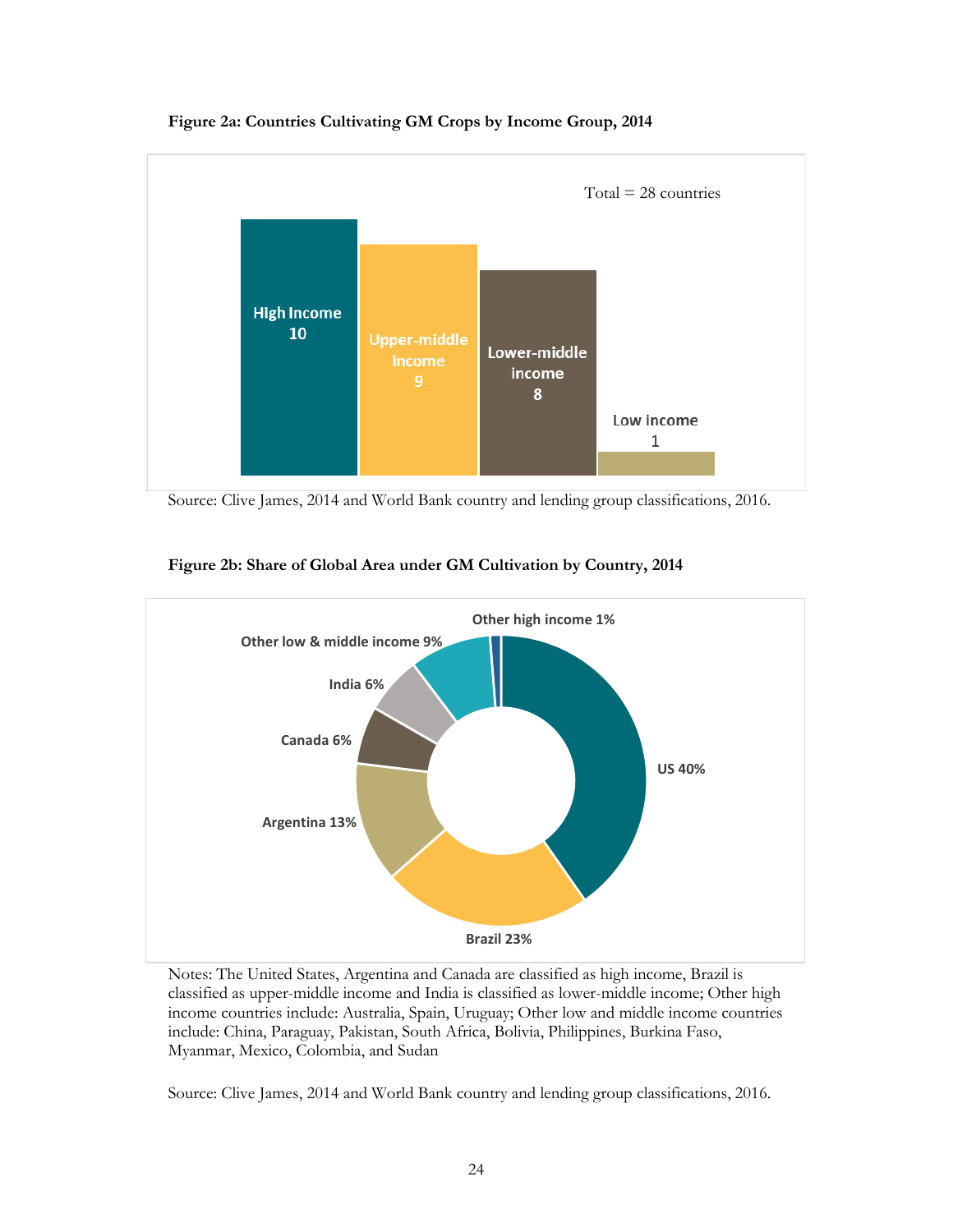

#### **Figure 3: GM Varieties by Trait and Development Stage, 2014**

Note: GM varieties refers to "events," defined as a unique DNA recombination in a plant cell that is then used to generate a transgenic plant. Each plant line derived from a transgenic event is considered a GMO. Data represent events up to 2014. Commercial cultivation corresponds to commercialized GM events (those currently marketed in at least one country); pre-commercial stage refers to GM events authorized in at least one country, but not yet commercialized (commercialization depends only on the decision by the developer); regulatory stage corresponds to GM events already in the regulatory process to be marketed in at least one country; and advanced R&D stage corresponds to GM events not yet in the regulatory process but at late stages of development (large-scale, multi-location field trials, generation of data for the authorization dossier).

Source: Parisi, Tillie and Rodriguez-Cerezo 2016.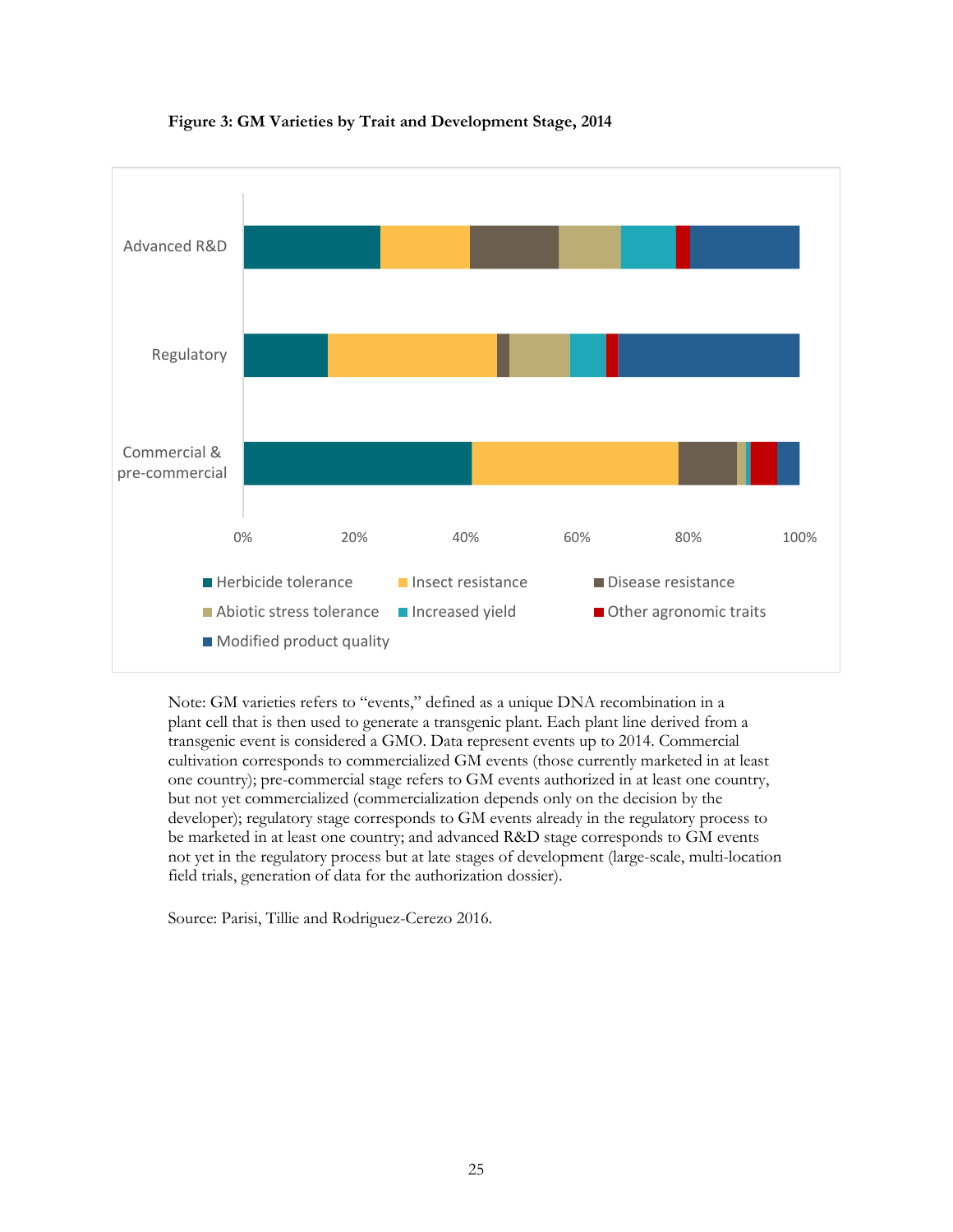

Figure 4: GM Varieties by Crop and Development Stage, 2014

Note: GM varieties refers to "events," defined as a unique DNA recombination in a plant cell that is then used to generate a transgenic plant. Each plant line derived from a transgenic event is considered a GMO. Data are for GM events up to 2014. Commercial cultivation corresponds to commercialized GM events (those currently marketed in at least one country); pre-commercial stage refers to GM events authorized in at least one country, but not yet commercialized (commercialization depends only on the decision by the developer); regulatory stage corresponds to GM events already in the regulatory process to be marketed in at least one country; and advanced R&D stage corresponds to GM events not yet in the regulatory process but at late stages of development (large-scale, multi-location field trials, generation of data for the authorization dossier).

Source: Parisi, Tillie and Rodriguez-Cerezo 2016.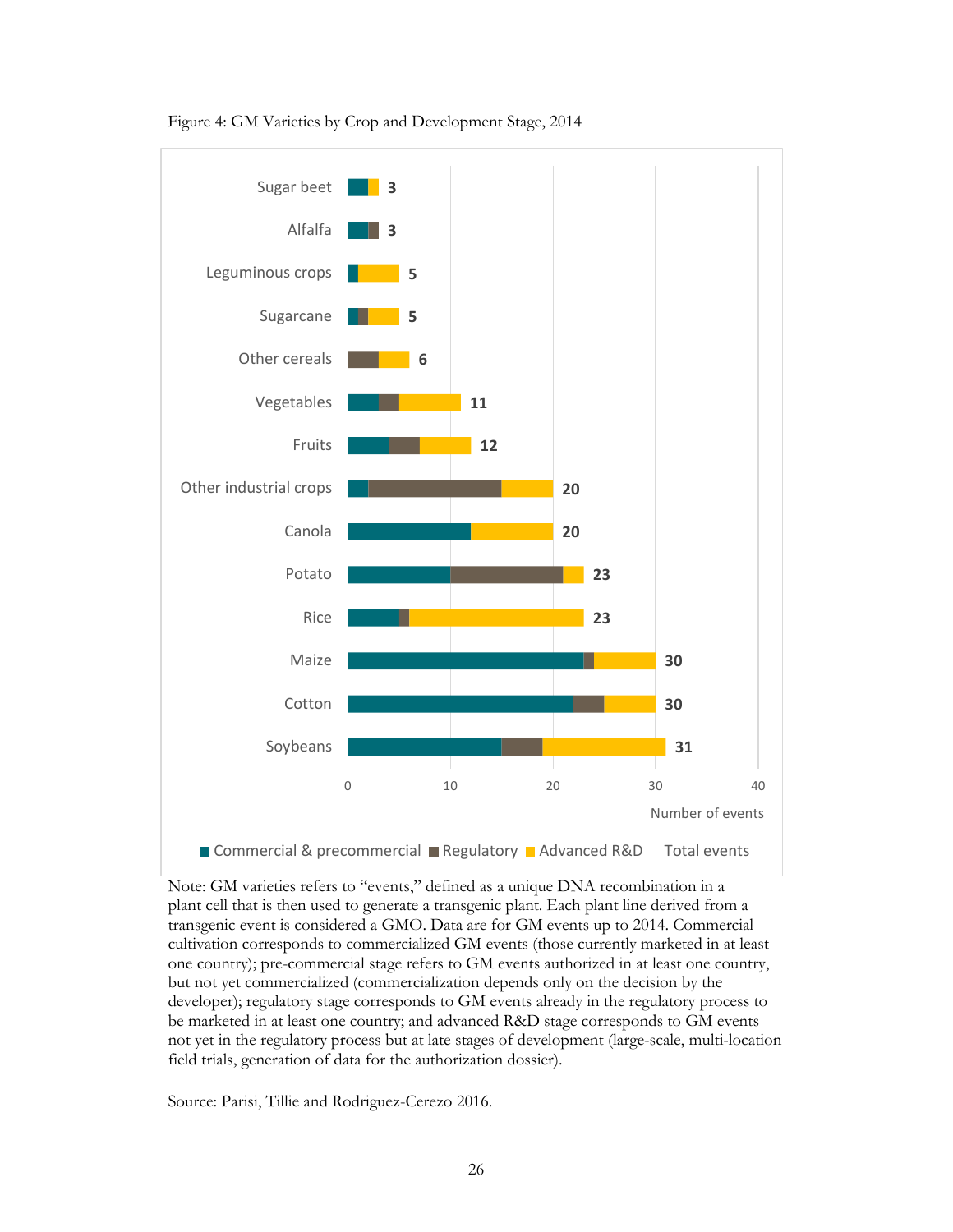



Note: Values represent average gross imports (millions of US dollars) from SSA countries for 2011-2014. Data (using HS1988/92 classification) on agricultural products are for: vegetable products including fruits, nuts, cereals, coffee, tea, oil seeds (section 2), animal and vegetable fats and oils (section 3), prepared foodstuffs and tobacco (section 4), and textiles (section 11).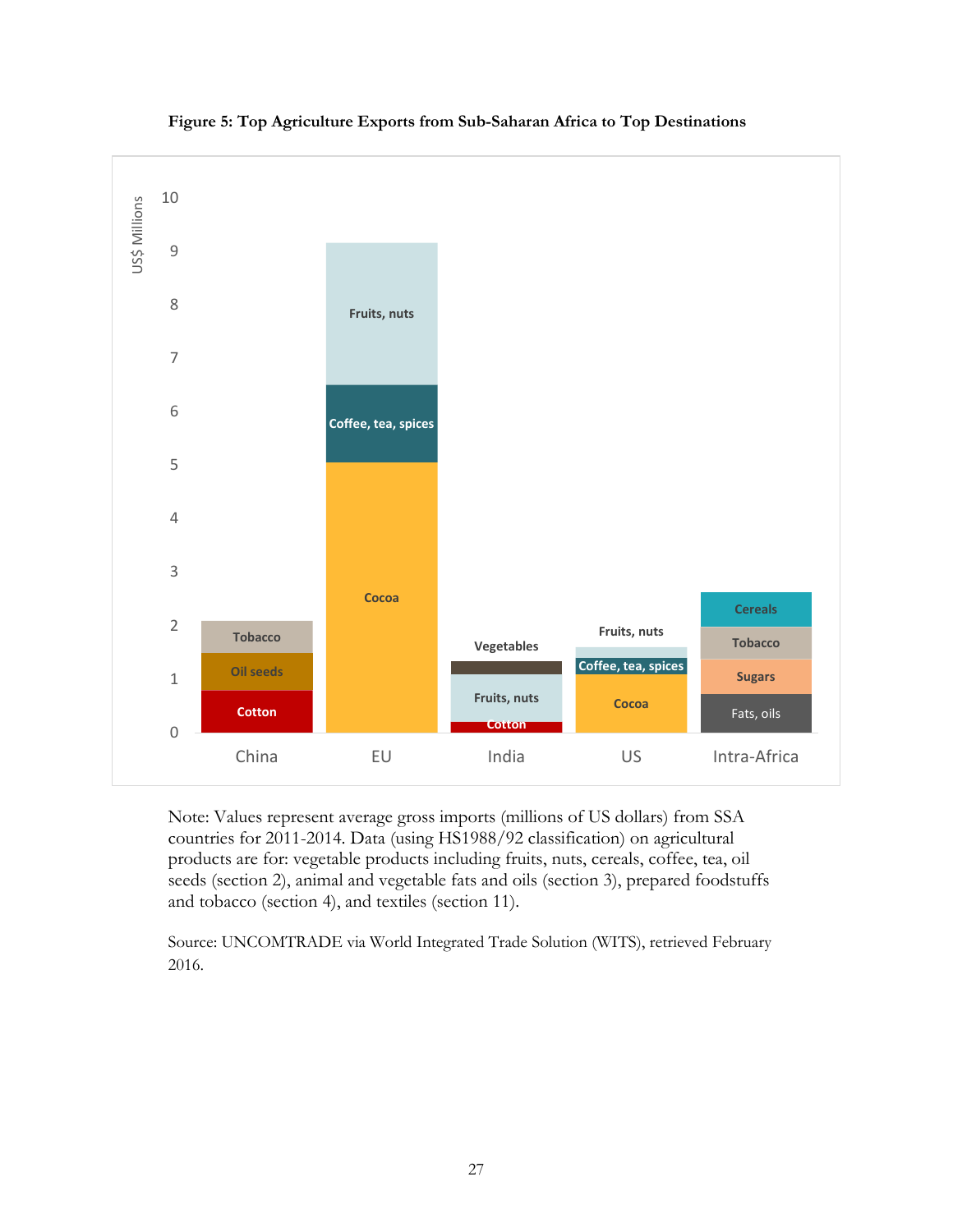

**Figure 6: Trends in Average Public Expenditure for Agriculture R&D in Sub-Saharan Africa, 1990-2011**

Source: Agricultural Science and Technology Indicators database, retrieved February 2016.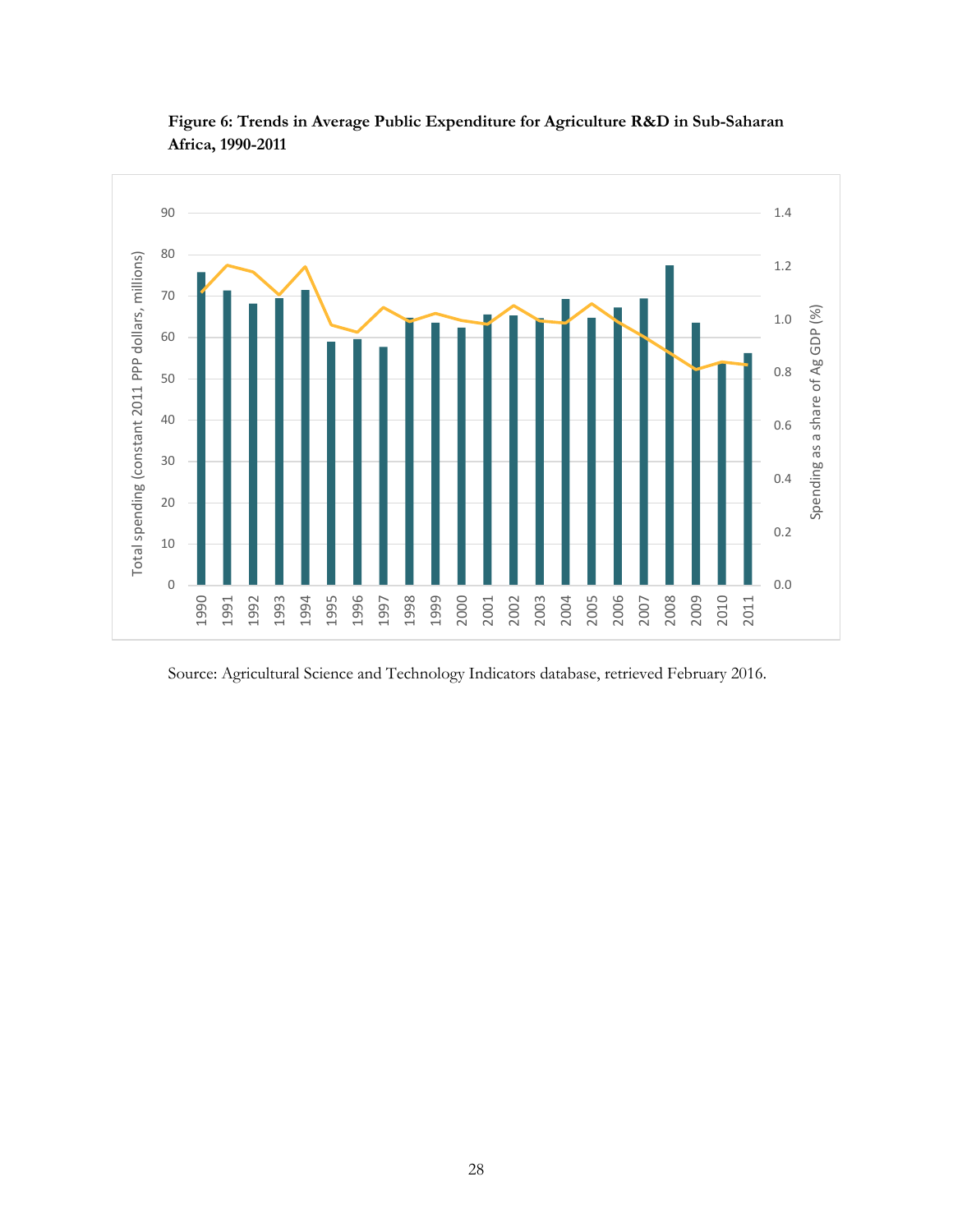#### **Table 1: Top Destinations for SSA Agriculture Exports**

| <b>Destination</b>   | 3 year average<br>2012-2014 | % growth<br>2005-2014 | <b>Trends</b><br>2005-2014 |
|----------------------|-----------------------------|-----------------------|----------------------------|
| European Union       | 13,144,688                  | 64%                   |                            |
| Intra-Africa         | 4,948,829                   | 88%                   |                            |
| China                | 2,423,860                   | 159%                  |                            |
| <b>United States</b> | 1,868,513                   | 67%                   |                            |
| India                | 1,604,259                   | 254%                  |                            |
| Russia               | 992,413                     | 205%                  |                            |
| Japan                | 803,643                     | 49%                   |                            |
| Malaysia             | 803,136                     | 504%                  |                            |
| Vietnam              | 680,857                     | 1061%                 |                            |
| Indonesia            | 627,528                     | 263%                  |                            |

Note: Values represent average gross imports (millions of US dollars) from SSA countries for 2011-2014. Data (using HS1988/92 classification) on agricultural products are for: vegetable products including fruits, cereals, coffee, tea, oil seeds (section 2), animal and vegetable fats and oils (section 3), prepared foodstuffs and tobacco (section 4), and textiles (section 11).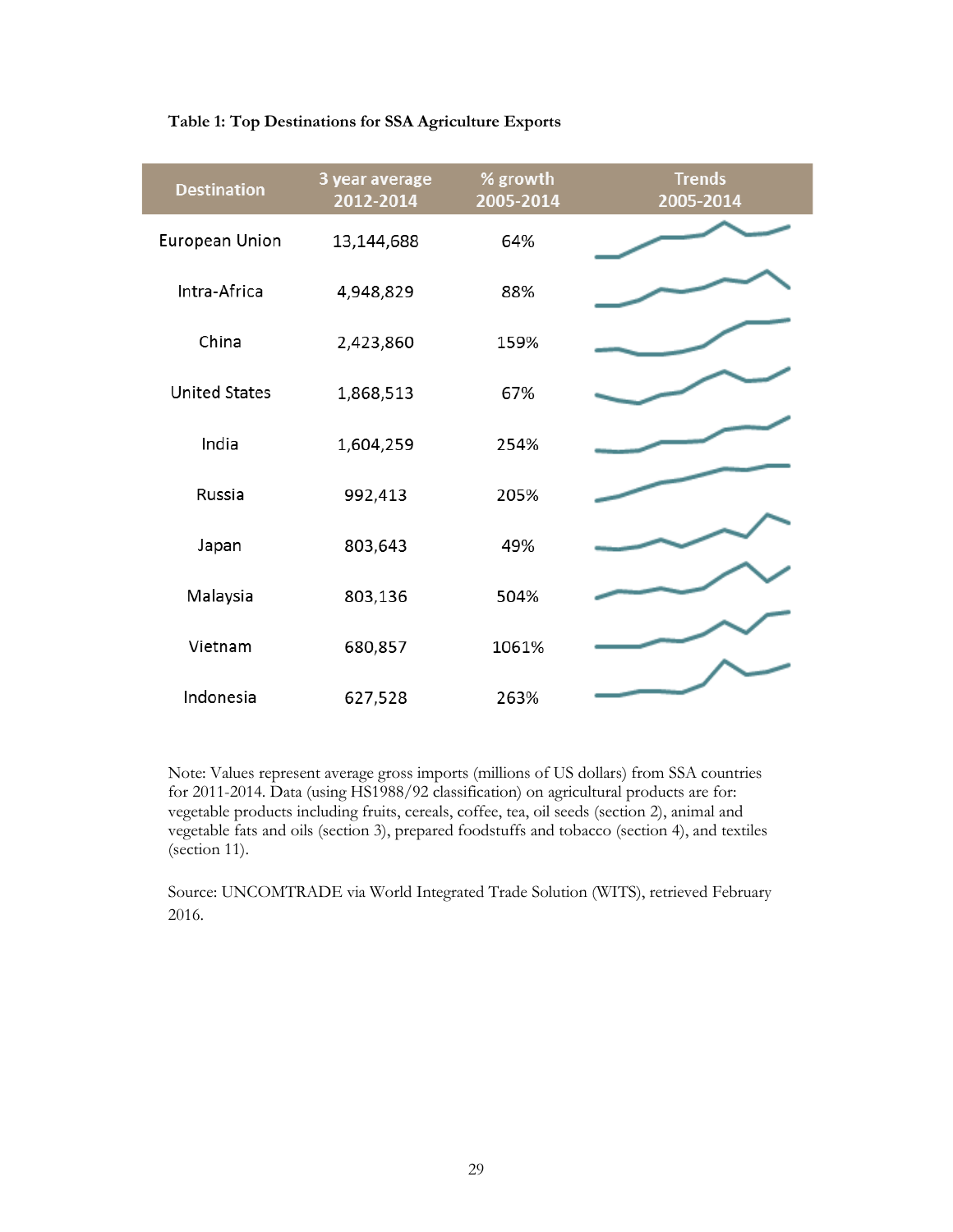#### **Table 2: Top SSA Exports of Agriculture Products**

| <b>Exporter</b> | 3 year average<br>2012-2014 | % growth<br>2005-2014 | <b>Trends</b><br>2005-2014 |
|-----------------|-----------------------------|-----------------------|----------------------------|
| South Africa    | 7,023,378                   | 73%                   |                            |
| Cote d'Ivoire   | 6,455,299                   | 109%                  |                            |
| Ghana           | 3,548,217                   | 179%                  |                            |
| Kenya           | 2,782,609                   | 91%                   |                            |
| Ethiopia        | 1,730,526                   | 198%                  |                            |
| Tanzania        | 1,495,617                   | 191%                  |                            |
| Nigeria         | 1,268,585                   | 120%                  |                            |
| Zimbabwe        | 1,248,001                   | 84%                   |                            |
| Cameroon        | 1,187,908                   | 67%                   |                            |
| Uganda          | 928,127                     | 124%                  |                            |

Note: Values represent average gross imports (millions of US dollars) from SSA countries for 2011-2014. Data (using HS1988/92 classification) on agricultural products are for: vegetable products including fruits, nuts, cereals, coffee, tea, oil seeds (section 2), animal and vegetable fats and oils (section 3), prepared foodstuffs and tobacco (section 4), and textiles (section 11).